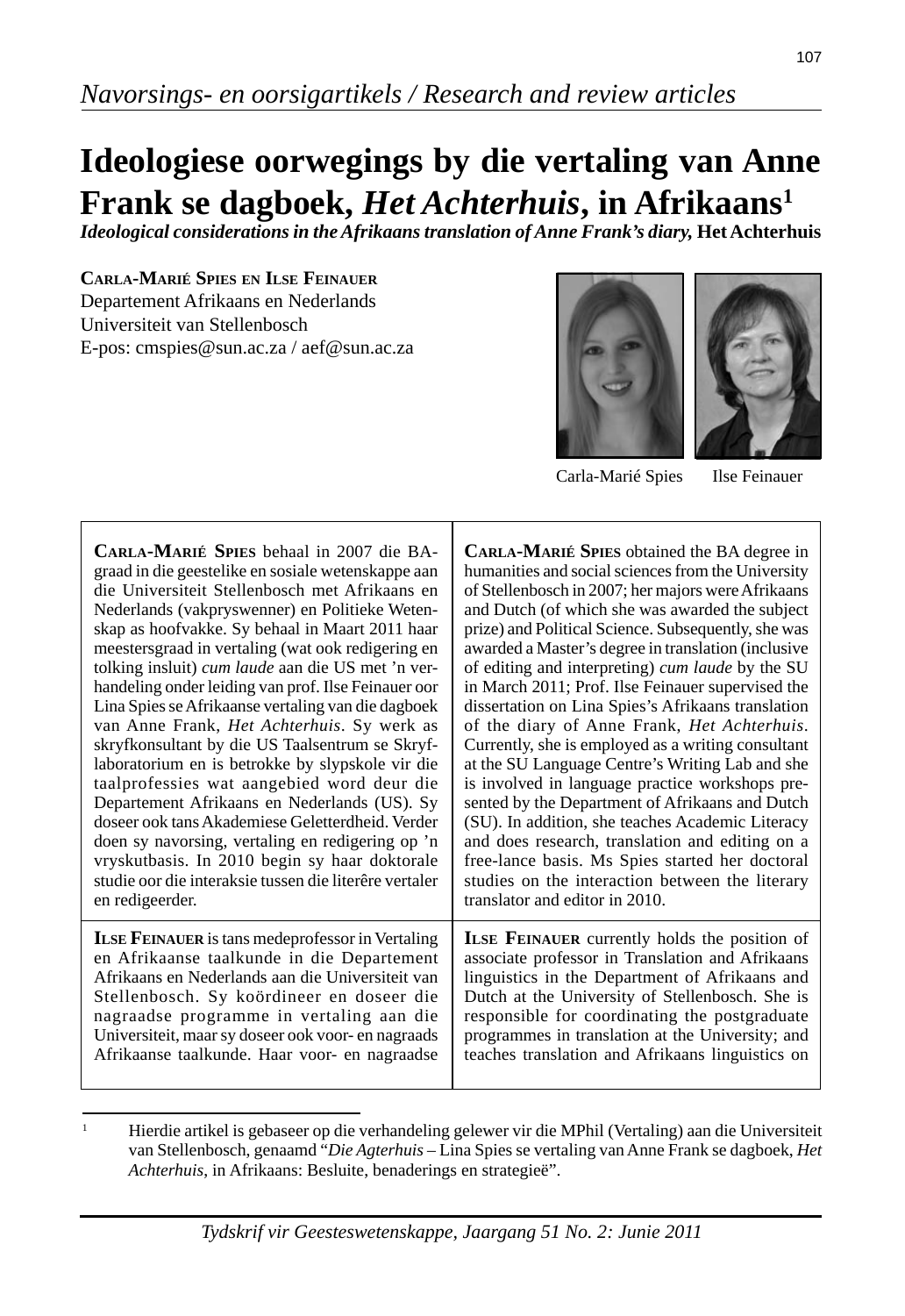studies is aan die Universiteit van Stellenbosch voltooi. Sy is mede-outeur van 'n aanleerwoordeboek *Basiswoordeboek van Afrikaans* (1994), sowel as mederedakteur van 'n sintaksisbundel *Sintaksis op die Voorgrond* (1998). Haar eerste navorsingsliefde was die sintaksis, maar sy het ook heelwat in die leksikografie gepubliseer. Haar huidige navorsing is op vertaalteorie toegespits. Sy is redaksielid van *Lexikos*, 'n internasionale leksikografietydskrif, en is lid van verskeie taal- en vertaalvakverenigings o.a. SAVI (Suider-Afrikaanse Vereniging vir Vertaling en Tolking), EST (European Society for Translation Studies) en IATIS (International Association for Interpreting and Translation Studies).

both under- and postgraduate levels. Professor Feinauer studied at the University of Stellenbosch and completed all under- and postgraduate courses at this university. She is co-author of a learner's dictionary, *Basiswoordeboek van Afrikaans* (1994), as well as co-editor of a book on syntax, *Sintaksis op die Voorgrond* (1998). Initially she focused in her research on syntax, but she has published quite a number of articles on lexicography as well. Currently translation theory forms the focus of her research. She serves on the editorial board of *Lexikos*, an international lexicography journal; and she is also a member of various language and translation associations, amongst others SATI (South African Translator's Institute), EST (European Society for Translation Studies) and IATIS (International Association for Interpreting and Translation Studies).

# **ABSTRACT**

*Ideological considerations in the Afrikaans translation of Anne Frank's diary,* **Het Achterhuis** *This article investigates the ideological considerations in the decision making process of the translation of Anne Frank's diary,* Het Achterhuis*, into Afrikaans,* Die Agterhuis*. It analyses how the translator succeeds in rendering a translation which is authentic to the source text by remaining faithful to it and by conveying the voice and style of the original author into Afrikaans.*

 *In 2008, more than 60 years after Anne Frank's diary,* Het Achterhuis*, was fi rst published in Dutch (1947), Lina Spies translated it into Afrikaans, with the title, Die Agterhuis. For the first time this famous diary was made available in Afrikaans.*

 *This diary has been rewritten and republished in Dutch a number of times as well as translated into over 60 languages. It has also been reworked into different genres, such as musicals and plays. Quite a number of these rewrites and translations rendered versions of the diary that were adapted and manipulated to such an extent that the resulting target texts can be regarded as unfaithful to the original/source text. These manipulations are mostly ideological in nature and mainly entail omitting and/or down toning entries in the diary which are of a strong ideological nature.*

 *In his adaptation of the diary, Anne's father, Otto Frank, for example omits entries where Anne depicted her mother in a bad light. Quite a number of the rewrites and translations omit the entries where Anne wrote from a feministic viewpoint about the emancipation of women (Lefevere 1992:64). Especially in German translations the entries where Anne wrote about the severity of the war and the Holocaust, which put the Nazis and Gestapo in a bad light, were rewritten to come across as less severe than they really were. An example of this is Anne's description of the German police on how to kill hostages: "zet de Gestapo doodgewoon een stuk of 5 gijzelaars tegen de muur" (the Gestapo simply puts 5 hostages or so against the wall) which was translated into German as: "dann hat man einen Grund, eine Anzahl dieser Geiseln zu erschiessen" (one then has a reason to shoot a number of these hostages). Lefevere (1992:68) argues that by using the word "man" (one) instead of specifi cally "Gestapo", the description is less explicit. The link between the severe deed and the German Gestapo is non-existent. Furthermore, the deed is justifi ed in the target text because it is mentioned "das man einen Grund [hat]" to do it. Lefevere (1992:68) also mentions that by using merely "erschiessen" (shoot) instead of conveying the idea of the people being lined*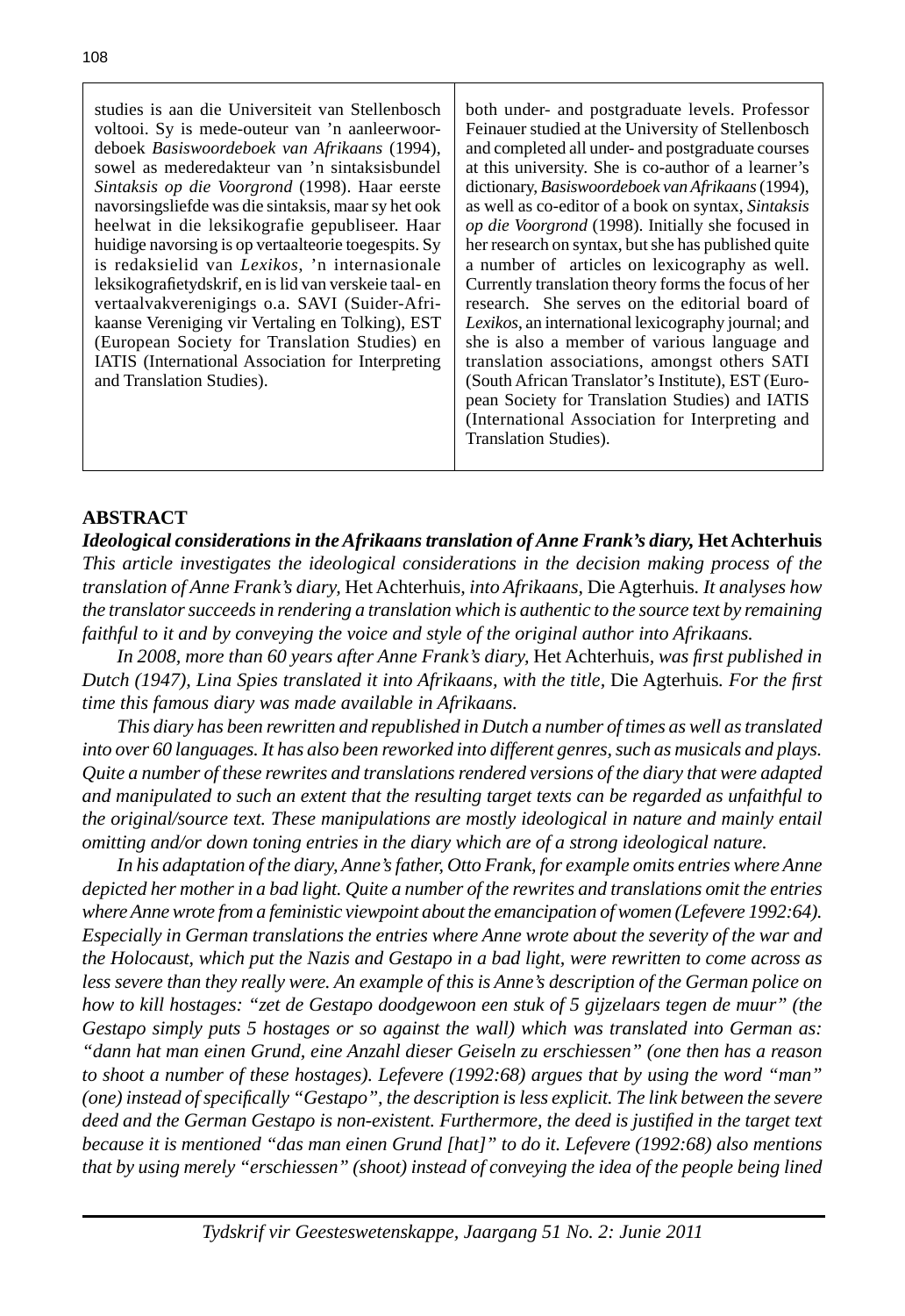*up against a wall, makes the deed less shocking. The inhumanity of the act which is conveyed in the Dutch source text is therefore lost in the ideologically manipulated German target text.* 

 *Because the diary of Anne Frank is an ego document/autobiographical work (in the form of a diary) where the thoughts and feelings of a real person are portrayed, as well as a text which serves as a type of documentation of the Holocaust, it is of great importance that rewrites and translations of the diary be as faithful as possible to the source text. The manipulated versions of the diary led to the falsification of the voice of the author, Anne Frank, which Lefevere (1992) refers to as "the construction of different Anne Franks".*

 *The translator, Spies, as an agent of power in the translation process, believes that the nature of an autobiographical work and a documentation of The Second World War and the Holocaust call for authenticity and that the translator of these genres is therefore compelled to be subservient, to an extent, to the authority of the source text and the source text author. Spies therefore tries to remain as close to the source text as possible, whilst translating it into idiomatic Afrikaans (Spies 2008a:14).*

 *According to Spies (2007:10) the purpose of her Afrikaans translation is to serve as a reaction against the manipulated versions of the diary, which led to the falsifi cation thereof and the falsely constructed image of Anne presented to the world.*

 *In order to render a target text which is authentic to the source text and refl ects the voice and writing style of the source text author, the overall approach Spies followed in the Afrikaans translation in terms of culture and ideology is one of foreignization (Venuti 1995). This approach entails that a target text is produced by purposefully breaking conventions of both the target text*  language and culture to retain a part of the strangeness of the source text in the target text (Venuti *1995). All pragmatic and contextual references, such as cultural, political and religious references in the source text are therefore preserved in the target text and rendered as faithfully as possible. Translation strategies such as calques and cultural borrowing are applied and the translator makes use of older or Netherlandistic Afrikaans expressions, words and idioms in order to convey the voice and style of the author. The purpose is to make the target text seem as if it were written by the original author, but in Afrikaans.*

 *Because the target text is mainly foreignized, Spies frequently made use of paratext (the introduction, footnotes, epilogue and afterword) which accompany the diary entries to provide background information on the source text and author, in order to justify certain decisions made during the translation process and to clarify or explain some references in the target text which the target text readership will most likely not understand or be familiar with (Spies 2011). The combination of foreignization and paratext makes the target text more faithful to the source text, whilst rendering it acceptable, accessible and comprehensible to the target text readership.*

 *The ideological considerations in the translation of* Het Achterhuis *in Afrikaans are mainly aimed at rendering an authentic and faithful translation. By means of the Afrikaans translation of the diary, Anne's* original *work becomes accessible to the Afrikaans speaking, South African, target text readership. Justice is done to the diary and to the voice of Anne Frank – the face of the six million Jews who died during the Holocaust.* 

| <b>KEY WORDS:</b> | Authenticity; Anne Frank; diary; <i>Die Agterhuis</i> ; domestication; ego-        |
|-------------------|------------------------------------------------------------------------------------|
|                   | document; foreignization; <i>Het Achterhuis</i> ; Holocaust; ideology; Lina Spies; |
|                   | style; translation; voice                                                          |

## **TREFWOORDE:** Anne Frank; dagboek; *Die Agterhuis*; domestikering; egodokument; *Het Achterhuis*; Holocaust; ideologie; Lina Spies; outentisiteit; stem; styl; vertaling; vervreemding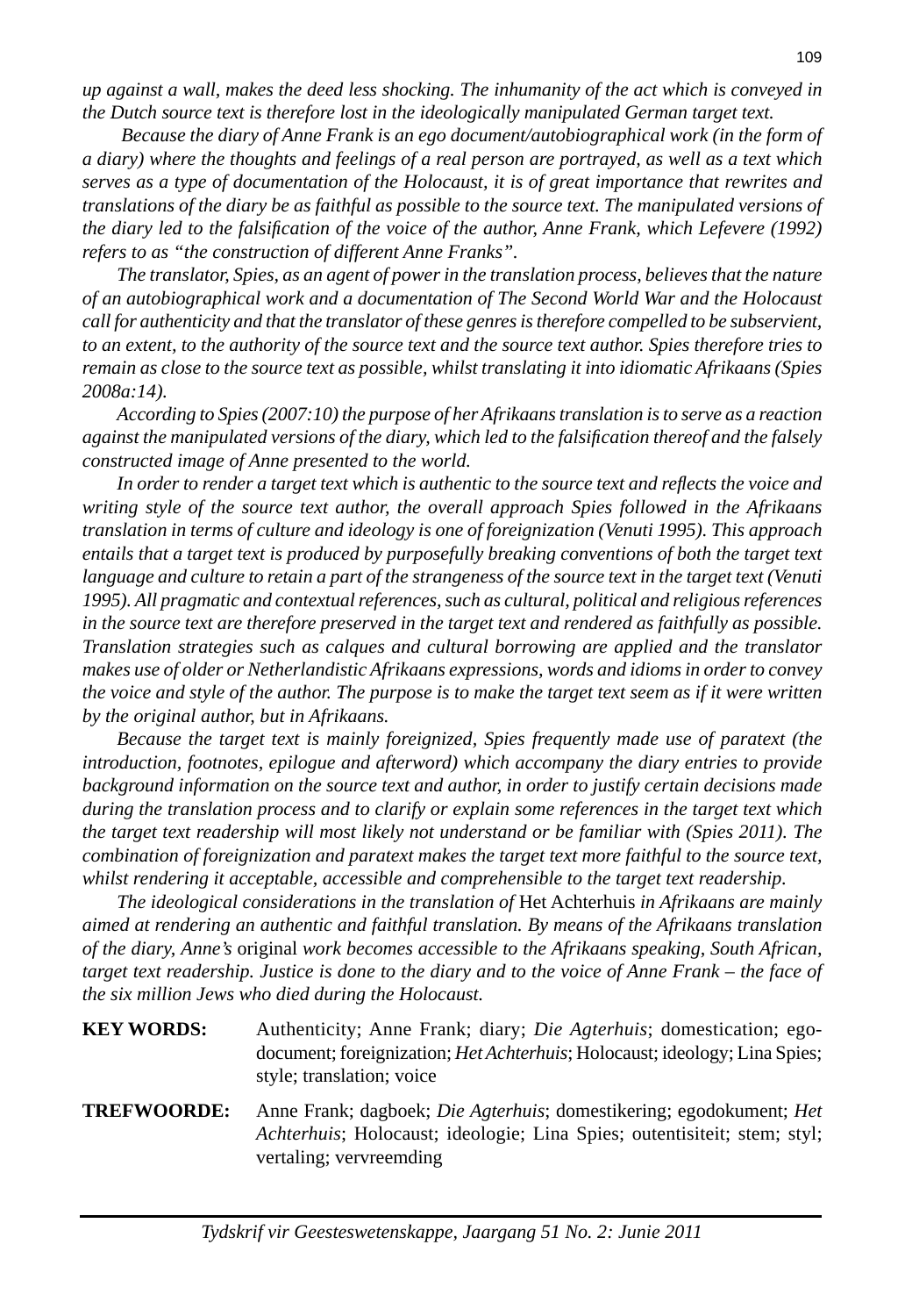# **OPSOMMING**

In hierdie artikel word ondersoek ingestel na die ideologiese motiverings agter die besluitneming in die vertaling van Anne Frank se dagboek, *Het Achterhuis* uit Nederlands in Afrikaans (*Die Agterhuis*). Daar word gekyk na die besluitneming ten opsigte van die oorkoepelende vertaalstrategie, asook die hantering van ideologiese verwysings in die dagboek.

 Die dagboek is sedert die eerste Nederlandse uitgawe in 1947 in meer as 60 tale vertaal. Vanweë die verskillende vertalings en verwerkings van die dagboek word die vraag gevra wie die régte Anne Frank is, aangesien die outentisiteit van die dagboek dikwels ingeboet is en die stem en styl van die dagboekskrywer nie altyd getrou weergegee is nie.

Die beeld van Anne en haar dagboek is dus dikwels ideologies gemanipuleer en gefalsifiseer en as antwoord hierop, besluit Spies om hoofsaaklik van 'n vervreemdingsbenadering (Venuti 1995) gebruik te maak en besonder naby die bronteks te bly in haar Afrikaanse vertaling van die dagboek. Daar word telkens dermate vervreem dat ouer Afrikaanse en Nederlandistiese uitdrukkings dikwels in die Afrikaanse doelteks voorkom.

 Die doelteks word wel toeganklik vir die doelteksleser gemaak deurdat die dagboek origens in idiomatiese Afrikaans vertaal word en deur middel van die vertaler se uitgebreide funksionele gebruik van die parateks (Spies 2011).

 Deur middel van hierdie vervreemdingsbenadering slaag die vertaler daarin om die stem en styl van Anne in die Afrikaanse teks behoue te laat bly en so 'n getroue beeld van Anne weer te gee en die outentisiteit van die dagboek te behou. Hierdie benadering verhoog die literêre waarde van die doelteks en dra by tot die aanvaarbaarheid daarvan in die doeltekskultuur en sodoende die geslaagdheid van die Afrikaanse vertaling van die dagboek van Anne Frank.

## **INLEIDING EN PROBLEEMSTELLING: DIE VERTALING VAN ANNE FRANK SE DAGBOEK IN AFRIKAANS**

 O ja, ek wil nie soos die meeste mense vir niks geleef het nie. Ek wil nuttig wees of vreugde gee vir die mense wat om my leef en my tog nie ken nie, ek wil voortlewe, ook ná my dood! (Frank 2008:263)

Hierdie dagboekinskrywing van Anne Frank op 5 April 1944 kan as profeties beskou word, aangesien sy vandag inderdaad voortleef in die talle vertalings en verwerkings van haar dagboek wat wêreldwyd versprei is. Dit is danksy Miep Gies, wat haar dagboek gevind en bewaar het nadat Anne en haar gesin deur die Grüne Polizei in die Agterhuis ontdek en na konsentrasiekampe geneem is, sowel as Otto Frank, wat sy dogter se dagboek na die Tweede Wêreldoorlog in 1947 in Nederlands laat publiseer het.

 Die verskillende vertalings en verwerkings van die dagboek het egter daartoe gelei dat die vraag gevra word wie die régte Anne Frank is, aangesien die outentisiteit van die dagboek dikwels ingeboet word en die stem en styl van die dagboekskrywer nie altyd getrou weergegee word nie. In sy artikel *On the construction of different Anne Franks* merk Lefevere (1992:59) op dat deur byvoorbeeld die 1947- en 1986-weergawes van die Nederlandse dagboek te vergelyk, 'n mens insig kry in die "konstruksie" van 'n beeld van Anne Frank – deur haar en deur ander. Dit is aangesien die Nederlandse weergawe ook 'n hele paar keer verwerk is – en in die besonder ideologies gemanipuleer is.

 Daar het as't ware wêreldwyd 'n hele kultus rondom Anne en haar dagboek ontwikkel, wat as die sogenaamde "Anne Frank-industrie" bekend staan. Dit behels die kommersialisering van die naam en identiteit van "Anne Frank" en veral die veramerikaansing van haar en haar dagboek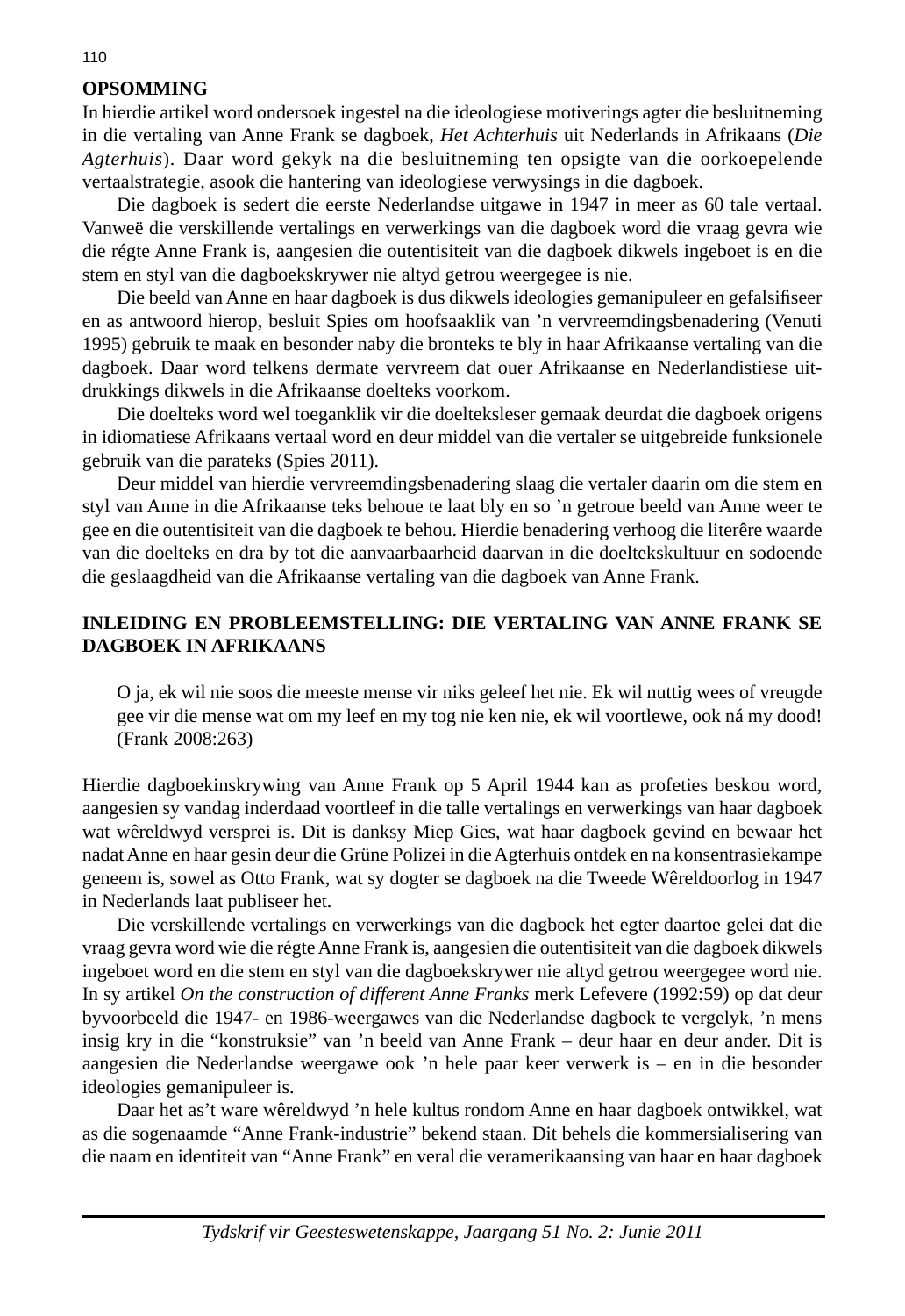(Barnouw 1998:85). Deur veral die verskillende Amerikaanse weergawes van Anne se dagboek het die beeld van Anne Frank verwronge geraak en word sy deur die wêreld as 'n oppervlakkige tienermeisie beskou (veral na aanleiding van baie toneelstukke wat op grond van die dagboek geskep is), of geïdealiseer tot iemand wat sy nooit werklik was nie.

Spies<sup>2</sup> laat haar soos volg hieroor uit:

[...] die Anne Frank-kultus wat ontstaan het deur veral die toneelstuk en die film waardeur sy [Anne] die mees geïdealiseerde en gefalsifiseerde ikoon geword het uit 'n periode van verskrikking wat behoort tot die ergste in die geskiedenis van die wêreld (Spies 2007:10).

Spies (2008b) sê dat daar aan die wêreld 'n positiewe, opgewekte Anne voorgehou word, wat sy inderdaad nie altyd was nie. Anne word wêreldwyd opgehemel tot 'n toonbeeld van 'n positiewe ingesteldheid te midde van haglike omstandighede. Tog was Anne glad nie altyd hierdie opgewekte kind wat aan die wêreld voorgehou word nie, maar ook 'n peinsende, nadenkende, dikwels baie depressiewe (sy het medikasie vir depressie geneem) en eintlik maar doodnormale meisie, wat soms baie opsetlik en selfsugtig kon wees.

 As gevolg van die vals beeld wat van Anne geskep is, en in 'n poging om die outentisiteit van die bronteks te behou, sê Spies (2008a:14) dat sy probeer om in die Afrikaanse vertaling so na moontlik aan die Nederlandse teks te bly, sonder om die eiendomlikheid van Afrikaans geweld aan te doen. Sy wil deur middel van die Afrikaanse vertaling weer vir Anne haar regte identiteit en eie stem teruggee.

 Soos genoem, het Anne tydens die skryf van die dagboek dele van die dagboek herskryf. Die rede hiervoor is tweevoudig. Die eerste rede is persoonlik: Anne het haar bedink oor sekere uitsprake wat sy in die dagboek gemaak het, byvoorbeeld waarin sy haar ma sleggesê het. Die tweede rede is literêr: sy het tydens haar onderduiking in die Agterhuis besluit dat sy die dagboek na die oorlog sou wou publiseer en daarom het sy sekere passasies verbeter en meer kreatief oorgeskryf (Lefevere 1992:60).

 Daar is drie "oorspronklike" Nederlandse weergawes van Anne Frank se dagboek. Die sogenaamde "a-weergawe" bevat die oorspronklike inskrywings wat Anne opgeteken het in die dagboek wat sy vir haar dertiende verjaarsdag op 12 Junie 1942 ontvang het. Die "b-weergawe", bestaan uit Anne se herskrywings van die dagboekinskrywings tot en met 29 Maart 1944, waarin sy sekere dele van die teks weglaat, verander en verbeter en ook van die name van die mense wat sy in die dagboek noem, verander. Anne se pa, Otto Frank, tik later hierdie twee weergawes oor as één dokument deur die a- en b-weergawes saam te voeg, te redigeer, sekere dele weg te laat (byvoorbeeld Anne se negatiewe beskrywings van haar ma wat sy nie self uitgeredigeer het nie) en van die inskrywings te herorden. In 1947 word hierdie weergawe, die sogenaamde "c-weergawe", gepubliseer (Barnouw 1998:13,16).

 Vanweë die verskillende weergawes is dit egter moeilik om een teks in sy geheel as die bronteks vir 'n vertaling van die dagboek te beskou. Die Frank Pressler-weergawe (Frank 2008b), saamgestel deur Mirjam Pressler en uitgegee deur Bert Bakker, ook bekend as die "leesuitgave" word gestipuleer as die enigste weergawe wat as bronteks vir die vertaling van die dagboek mag

 $\overline{2}$  Lina Spies se opinies oor die vertaling en motivering vir vertaalbesluite word dikwels in hierdie artikel aangehaal. Dit is omdat hierdie artikel spesifiek handel oor die ideologiese oorwegings (wat subjektief is tot die vertaler as magsagent in die vertaalproses), die besluitneming deur die vertaler en benaderings wat deur die vertaler in die vertaling gevolg is.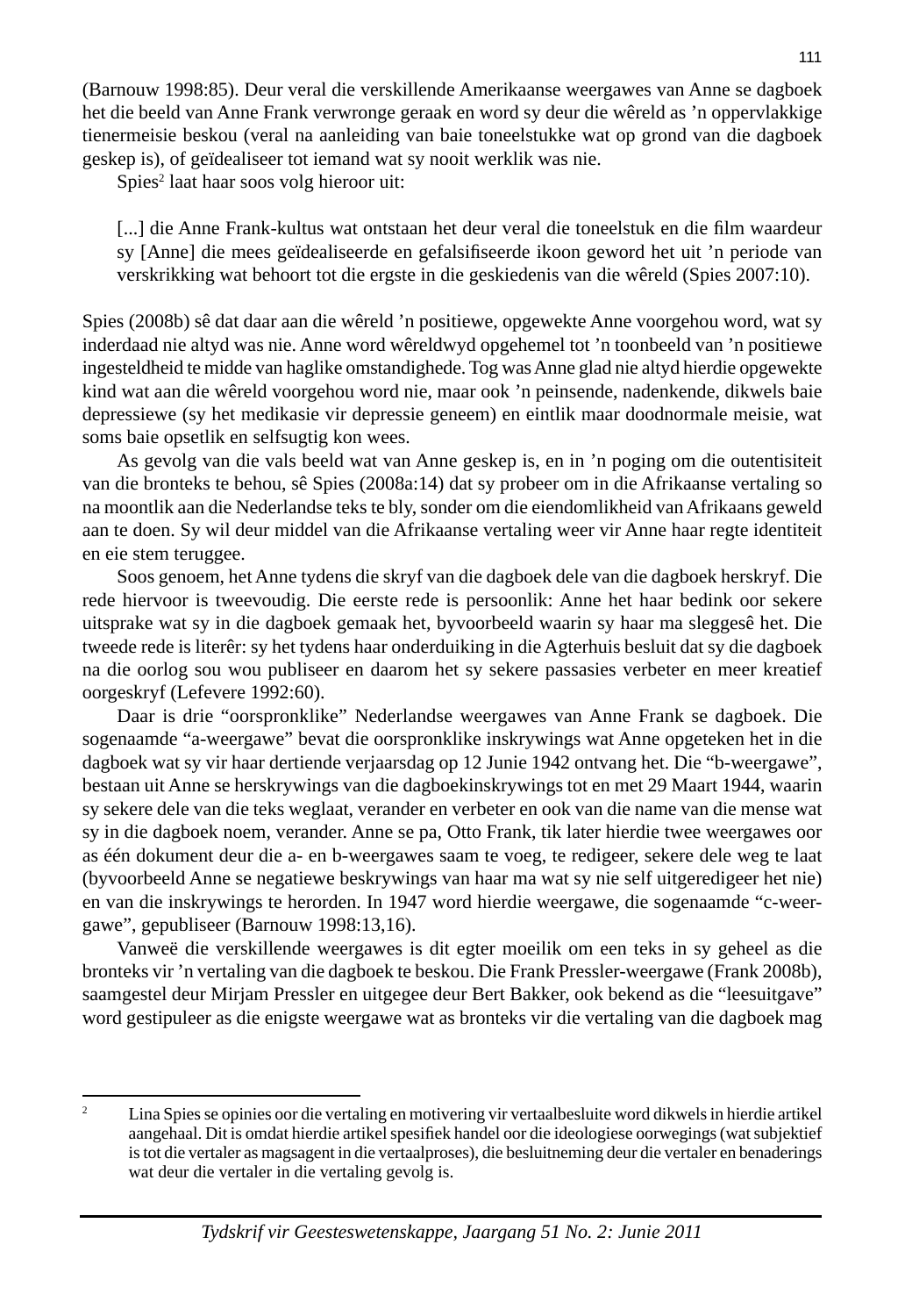dien. Hierdie bronteks wat vir die Afrikaanse vertaling gebruik is, is gebaseer op die wetenskaplike uitgawe, wat bekend staan as die "Kritiese Edisie", getiteld *De Dagboeken van Anne Frank*, uitgegee deur die Rijksinstituut voor Oorlogsdocumentatie (1986). Spies volg in die Afrikaanse vertaling hoofsaaklik hierdie weergawe as bronteks, maar maak ook soms gebruik van die wetenskaplike uitgawe as bronteks. Hierdie afwykings word altyd deur middel van 'n voetnoot aangedui (Spies 2011).

 Nadat die dagboek die eerste keer in 1947 gepubliseer is, is dit al in meer as 60 tale wêreldwyd vertaal (Brand 2008b:12). In 2008 – meer as 60 jaar nadat die eerste uitgawe daarvan in Nederlands verskyn het – word dit vir die eerste keer in Afrikaans as *Die Agterhuis* vertaal en hierdeur word hierdie bekende dagboek ook toeganklik vir die Afrikaanssprekende leserspubliek.

 Dit is ideologies van belang dat hierdie verhaal oor onderdrukking nou ook in Afrikaans, wat as gevolg van die apartheidsgeskiedenis in Suid-Afrika as die "taal van die onderdrukker" beskou word, beskikbaar is. Annie Brisset (1990:369) voer aan dat indien 'n "klassieke werk" in 'n sekere taal, veral in 'n minderheidstaal vertaal word, dit 'n status aan daardie taal kan verleen deur die taal te legitimiseer. Spies sê sy hoop dat hierdie Afrikaanse vertaling van Anne Frank se dagboek sal help dat Afrikaans nie in so 'n negatiewe lig beskou sal word nie (in Schneider 2008:3) en noem dat die vertaling van hierdie gekanoniseerde werk 'n soort status aan Afrikaans sal kan gee (Brand 2008b:12). Die Afrikaanse vertaling van hierdie dagboek kan ook as 'n verset dien teen die imperialistiese idee wat vir baie jare geseëvier het, naamlik dat literêre werke nie in Afrikaans hoef vertaal te word nie "aangesien almal mos Engels kan verstaan".

 *Die Agterhuis* word positief deur die Suid-Afrikaanse, hoofsaaklik Afrikaanssprekende doeltekslesers ontvang en Spies ontvang in 2011 die Suid-Afrikaanse Akademie vir Wetenskap en Kuns se Akademieprys vir die Afrikaanse vertaling van die dagboek van Anne Frank (De Vries 2011).

#### **DOELSTELLING EN HIPOTESE**

Anne Frank en haar familie was Duitse Jode wat tydens die Tweede Wêreldoorlog vir die Nazi's moes wegkruip. Die plek waar hulle geskuil het, was in die agterkamers (die sogenaamde Agterhuis) van Opekta (Otto Frank se maatskappy) se kantore. Dit is hier waar Anne haar dagboek geskryf het; teen die agtergrond van die Holocaust. Die dagboek is dus binne die konteks van ideologiese en politiese konflik geskryf, en daarom is die dagboek 'n sterk ideologies en kultureel verwikkelde teks. Die teks maak ook 'n groot ideologiese impak op sy lesers. As gevolg hiervan speel ideologie dus 'n belangrike rol by die vertaling van die dagboek. In hierdie artikel sal daar spesifiek gekyk word na hoe ideologiese oorwegings 'n impak gemaak het op Spies se besluitneming tydens en haar oorkoepelende benadering tot die vertaling van *Het Achterhuis*, asook hoe sy ideologiese verwysings in die vertaling van die dagboek hanteer het.

 Die hipotese wat hieruit na vore kom, is soos volg: Spies bly in die Afrikaanse vertaling baie getrou aan die bronteks, *Het Achterhuis* en maak hoofsaaklik van die vervreemdingstrategie gebruik ter behoud van die stem en styl van die dagboekskrywer, Anne Frank. Hierdeur slaag sy daarin om die atmosfeer wat in die bronteks voorkom, in die doelteks weer te gee, asook om die outentisiteit van die dagboek te behou.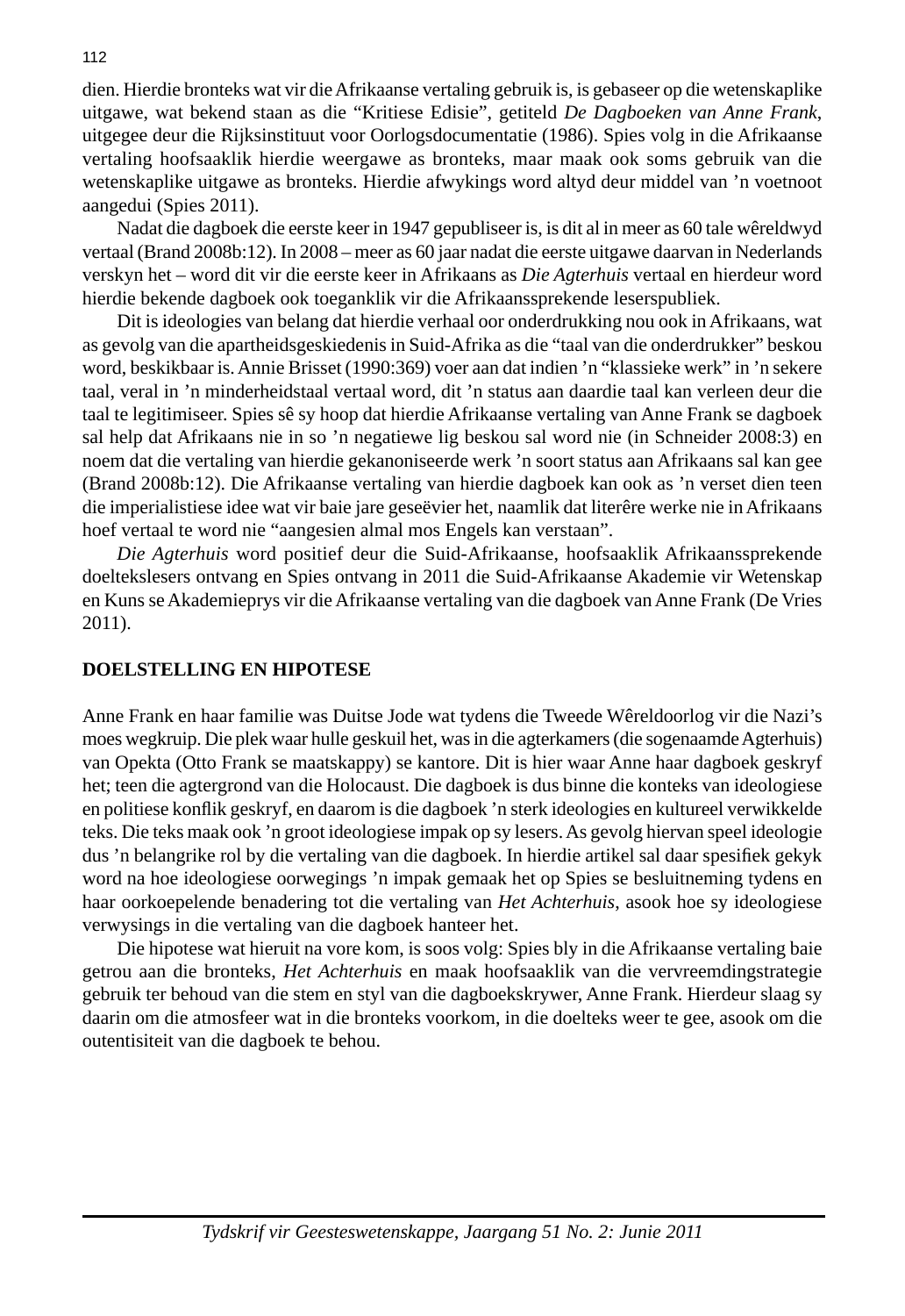# **IDEOLOGIESE OORWEGINGS BY DIE VERTALING VAN** *HET ACHTERHUIS***: VERVREEMDING AS OORKOEPELENDE BENADERING**

Met die kulturele wending in vertaalstudies het die fokus verskuif van linguistiese, of meer letterlike vertaling na die inagneming van die rol wat konteks en kultuur in 'n vertaling speel. Die sogenaamde ideologiese wending het op hierdie kulturele wending gevolg en klem begin plaas op die ideologiese faktore wat vertaalstrategieë bepaal. Die vertaler moet dus aspekte soos kultuur, gender, geloof, demografie en politiek in ag neem tydens vertaling en ook besluite maak oor hoe hierdie aspekte in die doelteks hanteer gaan word. Hierdie faktore is ideologies-gebonde en aangesien vertalers verskillende ideologiese oortuigings het, vind hierdie oortuigings neerslag in en oriënteer die vertalings. Tymoczko (2003:183) noem dat die

[...] ideology of a translation resides not simply in the text translated, but in the voicing and stance of the translator, and in its relevance to the receiving audience.

Omdat die vertaler se ideologie 'n belangrike rol speel in die oorwegings, keuses en besluite wat met 'n vertaling gepaardgaan, word die vertaler as 'n belangrike magsagent in die vertaalproses beskou. Venuti (1995) redeneer dat die vertaler vanweë hierdie prominente posisie meer *sigbaar*  in 'n vertaling moet wees. In *Die Agterhuis* kom die stem van die vertaler sterk na vore deur middel van die parateks in die vertaling, byvoorbeeld voetnote, asook die uitgebreide inleiding tot die vertaling waarin sy 'n agtergrond van die bronteks verskaf en haar vertaalbesluite motiveer (Spies 2011).

 Volgens Megrab (1999:59) behels vertaling, soos vir Lefevere (1992:xi) die herskrywing van die bronteks in die vorm van 'n doelteks en dit behels sowel die *interpretasie* van die bronteks as die *transformasie* daarvan in die doeltekstaal. Vertalings behels daarmee saam verskillende oorwegings wat in die vertaler se gedagtes plaasvind. Twee ideologiese oorwegings wat duidelik in hierdie transformasie proses waargeneem kan word, is om (1) die doelteks vir die doelteksleser toegankliker te maak deur die brontekskultuur in die doeltekskultuur te herkontekstualiseer en (2) om bronteks georiënteerd te werk te gaan deur die brontekskultuur onveranderd in die doelteks te behou. Die eerste strategie word deur Venuti (1995) as "domestikering" en die tweede as "vervreemding" gedefinieer.<sup>3</sup>

 Domestikering is 'n strategie wat behels dat 'n deursigtige, vloeiende styl in die doelteks gebruik word om die vreemdheid of andersheid van die vreemde teks vir die doelteksleser te minimaliseer. Dit maak die doelteks vir die doelteksleser aanvaarbaar en toeganklik, aangesien die doelteksleser hom/haar met die teks kan vereenselwig en dit kan verstaan (Venuti 1995). Venuti (2000:468) beskryf domestikering as "investing the foreign-language text with domestic significance". Volgens Venuti (2000:468) vind nie slegs oordrag uit die vreemde teks plaas nie, maar word die gedomestikeerde intellek en belange wat saamhang met die bronteks, as't ware in die doelteks geïnskribeer (*inscribed*). Die bronteks word tot so 'n mate herskryf, of gemanipuleer, dat dit op byvoorbeeld kultuurvlak heeltemal wegbeweeg van die oorspronklike. Die doelteks bevat dus nie meer, of hoofsaaklik nie meer vreemde elemente nie. Dit raak as't ware 'n "nuwe" teks, onafhanklik van die bronteks, en lees nie soos 'n vertaling nie (Venuti 2000:468-471), maar soos 'n "oorspronklik geskrewe teks".

<sup>3</sup> Domestikering word dikwels beskryf as 'n strategie waar die bronteks nader aan die doelteksleser beweeg word en vervreemding as 'n strategie waar die doelteksleser nader aan die bronteks beweeg word. Die oorwegings wat hier 'n rol speel word as "verskuiwings" (*shifts*) wat tydens die vertaalproses in die vertaler se gedagtes plaasvind, beskryf.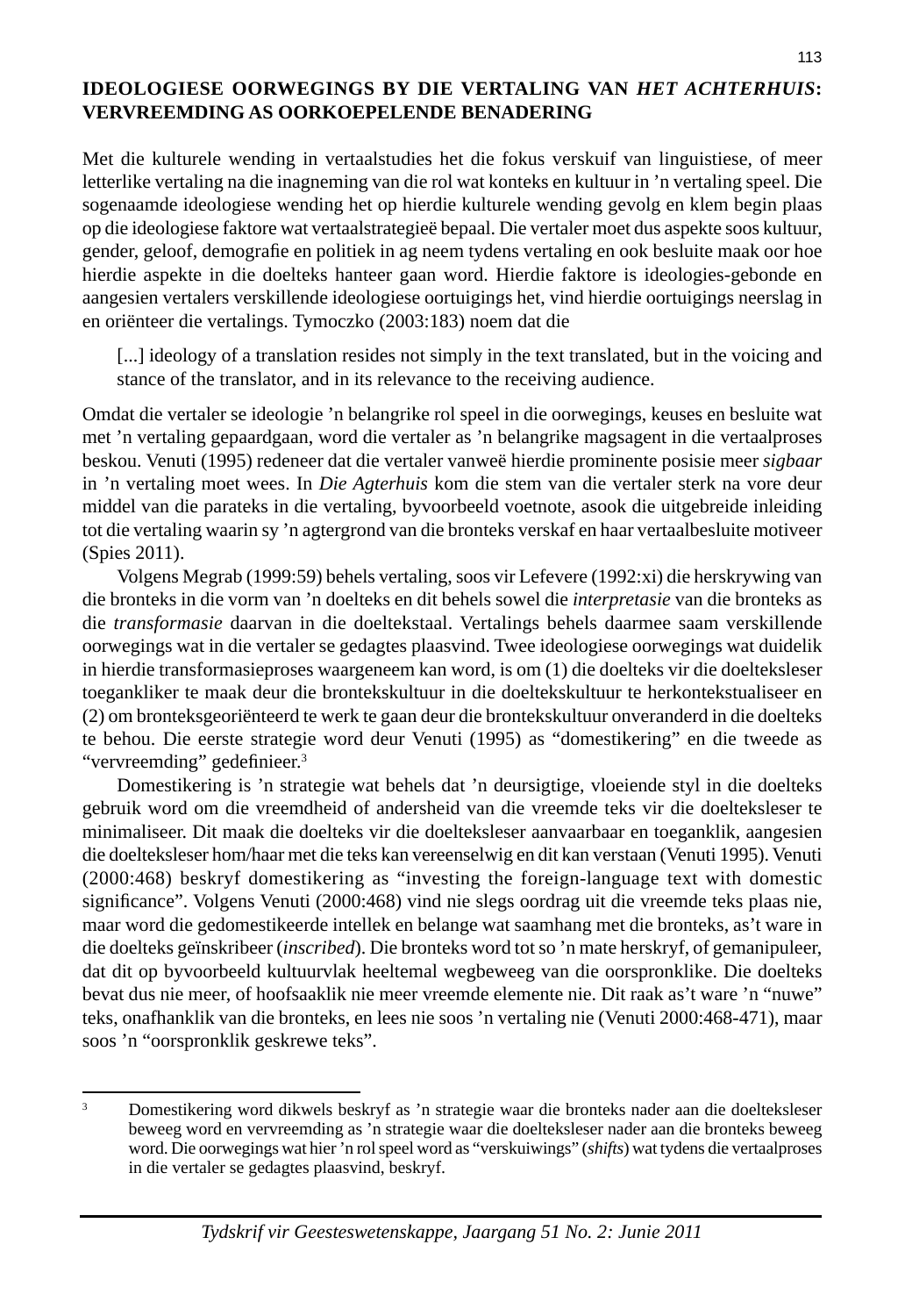'n Voorbeeld van domestikering is die Franse opera *Carmen* (Bizet 1875) wat vertaal is in isiXhosa, *U-Carmen e-Khayelitsha* – 'n filmopera. Die oorspronklike teks speel af in Sevilla, Spanje, rondom 1820 en handel oor die hoofkarakter Carmen, 'n sigeunervrou, se flankering en liefdesverhouding met die soldaat Don José. Die isiXhosa-doelteks speel af in die Kaapstadse "township", Khayelitsha en handel oor die liefdesverhouding tussen Carmen, 'n sigaretfabriekswerker se flankering en liefdesverhouding met Jongikhaya, 'n polisiesersant. 'n Kombinasie van Bizet se oorspronklike musiek en Afrikamusiek word in hierdie flimopera gebruik.

 Domestikering is 'n strategie wat gebruik word om 'n teks te herontdek of te herskep om nuwe betekenis daaraan te gee.

 Vervreemding, daarenteen, is 'n strategie waar die doelteks geproduseer word deur doelbewus die doeltekstaal- en doelkultuurkonvensies te verbreek om iets van die vreemdheid of die andersheid van die oorspronklike teks te behou (Venuti 1995). Hierdie behoud van die vreemdheid of andersheid word deur Venuti (2000:468-469) as wérklike interkulturele kommunikasie beskou. Hy glo dat die vreemdheid wat in die doelteks voorkom, die letterkunde in die doeltekstaal en van die doeltekskultuur kan verryk (Venuti 2000:468-470).

 Venuti (2000:470) voer aan dat aspekte van die bronteks soos die styl, tyd waarin dit afspeel, genre, historiese en geografiese merkers, sowel as name, behou moet word in die doelteks. Spies deel hierdie siening ten opsigte van die vertaling en dit is volgens haar belangrik dat die doelteksleser bewus daarvan moet wees dat dit 'n teks is wat in Nederlands geskryf is deur 'n jong meisie, Anne Frank, tydens die Tweede Wêreldoorlog in Nederland (Spies 2009).

 Venuti (2000:470) noem ook dat die outeur van die bronteks se intensie en die manier waarop hy/sy dit in woorde omskakel in 'n vertaling, behoue moet bly.<sup>4</sup> Venuti is dus van mening dat die vreemde elemente asook die stem van die outeur in 'n vertaling behoue moet bly. Tytler (1978, in Venuti 1995:58) beskryf 'n "goeie vertaling" as een:

[...] in which the merit of the original work is so completely transfused into another language, as to be as distinctly, apprehended, and as strongly felt, by a native of the country to which that language belongs, as it is by those who speak the language of the original work.

Hierdie uitgangspunte sluit aan by Spies se mening dat die outeur in die vertaling van *Het Achterhuis* gerespekteer moet word en haar stem en styl in die Afrikaanse doelteks prominent moet wees.

 Volgens Venuti (1995:1) behoort die doelteksleser daarvan bewus te wees dat hy/sy 'n vertaling lees deur die vreemde elemente wat in die doelteks waarneembaar is en die stem van die outeur wat in die doelteks behoue bly. Venuti (1995:264) is byvoorbeeld gekant teen die "geweld" (soos hy dit bestempel) teenoor vertalings deur middel van te drastiese domestikering, veral deur herskrywing/manipulasie.

 Die konteks waarin *Het Achterhuis* geplaas word, is onlosmaaklik verbonde aan die teks en vorm as't ware 'n integrale déél van hierdie werk, aangesien dit as 'n tipe oorlogsdokument beskou kan word wat as belangrike dokumentasie van die Tweede Wêreldoorlog en die Holocaust dien. Die konteks waarin die dagboek geskryf is, die tyd, milieu, kultuur en politiese klimaat waarin die bronteks afspeel, word in die doelteks behou en daar word veral ten opsigte van pragmatiese en kontekstuele verwysings ([inter]kulturele, godsdienstige, ideologiese, historiese en politiese verwysings) vervreem. Al beteken dit dat van die verwysings nie noodwendig vir die moderne Suid-Afrikaner bekend sal wees nie, word kulturele faktore deurgaans deur middel van die vervreemdingstrategie in die doelteks oorgedra. Die vertaler wil juis hierdeur die doeltekslesers

<sup>4</sup> Hy deel hier die siening van Abbé Prévost, 'n Franse skrywer uit die agtiende eeu se siening oor vertaling (Sien Venuti 1995:306).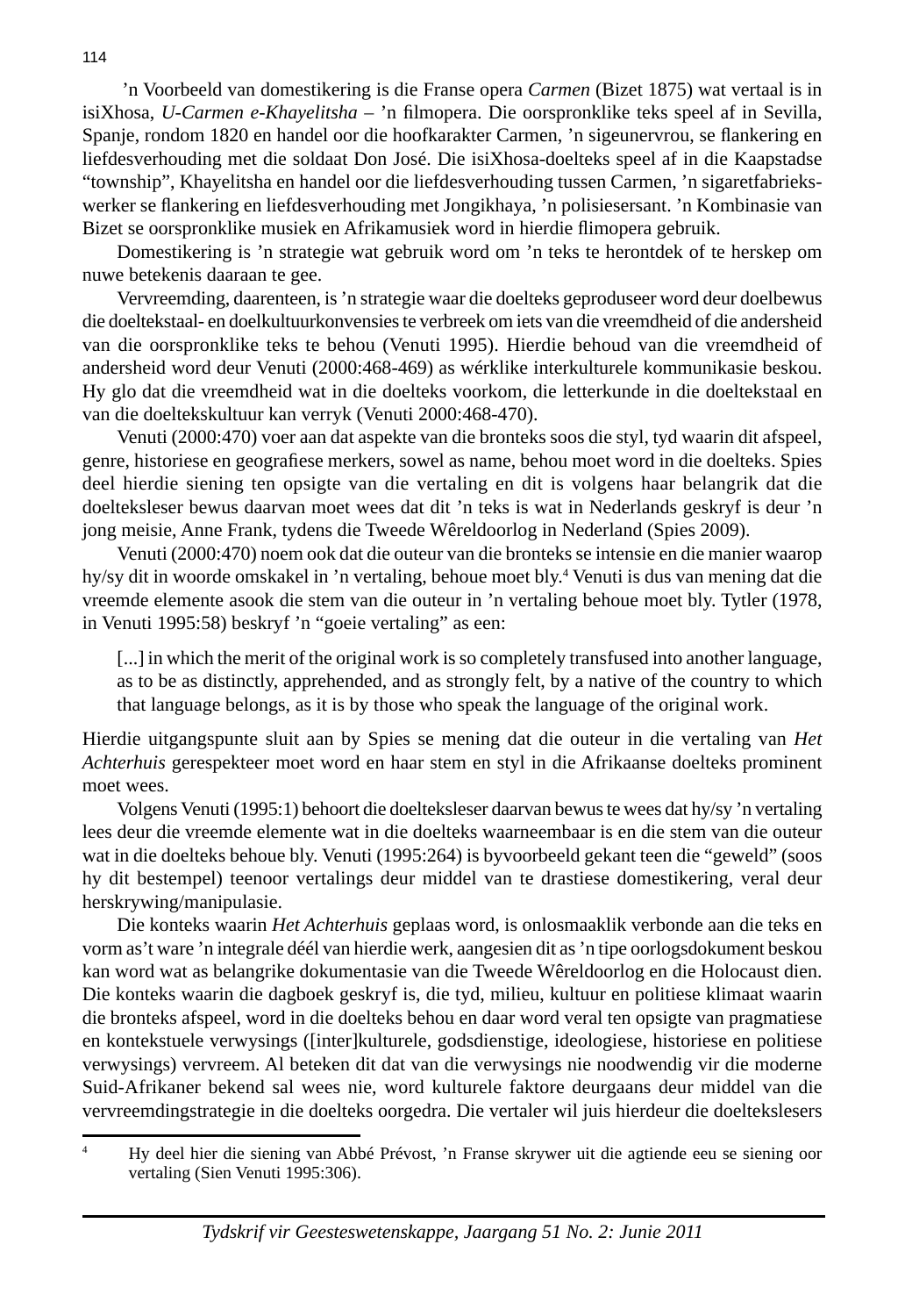'n blik gee van hoe die omstandighede destyds was en dat hy/sy hom/haar nie hiermee móét vereenselwig nie, aangesien 'n Suid-Afrikaner in vandag se konteks nooit kan, of moet kan, verstaan hoe dit was om 'n Jood tydens die Holocaust te wees nie (Spies 2009). Hierdie vereenselwiging is onmoontlik, aangesien die konteks waarin die dagboek geskryf is té radikaal verskil van dit wat binne 'n Afrikaanssprekende Suid-Afrikaner, hier die tipiese doelteksleser, se verwysingsraamwerk val. Die vertaler vervreem die doelteksleser dus bewus van die teks om die outentisiteit daarvan te behou en die werklike betekenis en boodskap daarvan aan die doelteksleser te kan oordra.

 Aangesien Anne Frank se dagboek 'n egodokument is (Jacques Presser se term vir 'n teks waarin die outeur oor sy/haar eie handelinge, denke en gevoelens skryf (Dekker 2002:7)), is 'n vervreemdende strategie ook meer wenslik. Hierdie dagboekbriewe word uit 'n eerstepersoonsvertellerperspektief geskryf en is van 'n sterk persoonlike aard. Anne se diepste gevoelens kom in hierdie dagboekbriewe na vore: haar drome, gedagtes, emosies en vrese. Met ander woorde meestal dié dinge waarvan niemand weet nie en net sy self kon voel.

 Dit is belangrik by tekste soos oorlogsdokumente en egodokumente om dit nie ideologies te manipuleer nie sodat die doelteks besonder lojaal aan die bronteks bly. Die vertaling moet die eerlikheid behou waarmee die feite, menings en gedagtes in die dagboek weergegee word, sodat die outentisiteit van die teks juis as dokumentering van die geskiedkundige agtergrond daarvan kan dien, asook die bes moontlike "ware" beeld van die skrywer (Anne Frank) kan oordra.

 Aangesien die doelteks hoofsaaklik vervreemdend is, is dit wel belangrik dat dit vir die doelteksleser toeganklik gemaak word. Die parateks in die doelteks is baie doeltekslesergerig en die inleiding tot die dagboekbriewe, die epiloog (albei deur die vertaler) en die nawoord (vertaal uit die bronteks) dra daartoe by om die agtergrond van die dagboek en die outeur te verskaf. Voetnote wat deurgaans in die doelteks voorkom, help weer om verwysings, woorde en uitdrukkings te verduidelik, of te vertaal, sodat dit vir die doelteksleser toeganklik is. Die parateks en dagboekbriewe werk dus in interaksie saam om die doelteks terselfdertyd te vervreem van, maar ook toeganklik te maak vir die doelteksleser (Spies 2011).

# **DIE BEHOUD VAN ANNE SE STEM EN STYL IN** *DIE AGTERHUIS*

'n Struikelblok vir vertalers is dikwels om die stem van 'n kind, wat uiteraard sentraal in hierdie teks staan, weer te gee. Wat veral die vertaler aanvanklik gepootjie het, is dat dit vir haar moeilik was om haar te vereenselwig met die alledaagse lewe van 'n 13-jarige, byvoorbeeld haar verliefdheid, haar waarneming van haar klasmaats en dinge soos haar verjaarsdagpartytjie (Brand 2008a:3). Spies sê dit was vir haar moeilik om die eerste paar inskrywings van die dagboek nie styf en ongemaklik (asook onnatuurlik) te laat voorkom nie (Brand 2008a:3). Anne is egter uit haar kinder-/skoolmeisiebestaan geruk en het eintlik 'n versnelde volwassewording ondergaan. Spies (in Brand 2008b:12) merk hieroor op:

 Anne is van die een dag op die ander geruk uit haar sorgelose bestaan. Onmiddellik het die dagboek iets anders geword. Ons sien 'n versnelde adolessensie, volwasse gedagtes en probleme.

Spies (2007:24) wys daarop dat Anne nie tipiese tienertaal gebruik nie, maar voortreflike, volwasse Nederlands skryf wat die vertaler se taak vergemaklik, aangesien 'n "kinderstem" dus nie werklik nageboots hoef te word nie. Anne skryf op 'n baie vertroulike en gemeensame manier aan haar dagboek, maar tog behou sy steeds 'n ietwat formele aanslag en skryf in keurige Nederlands. Dit dui daarop dat haar taalaanvoeling goed ontwikkel was. Anne beskryf byvoorbeeld in haar dagboek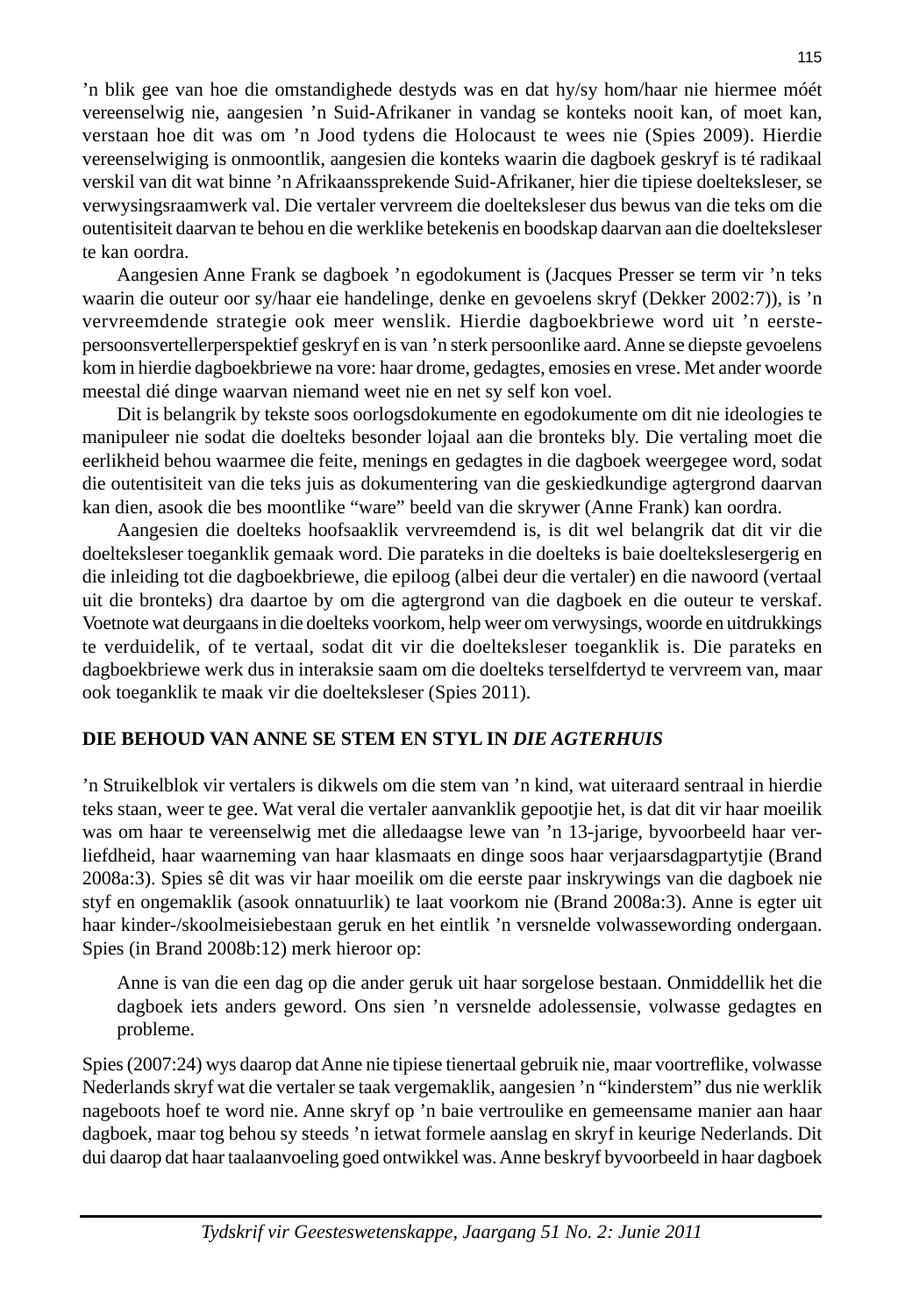die geradbraakte Nederlands wat haar ma en mevrou van Daan praat en hoe sy nie hierdie "oorspronk like taaltjie" in die dagboek gaan weergee nie, maar in "behoorlike Nederlands" sal skryf (Frank 2009:64)**.**

 Aangesien Anne in keurige, formele, deftige Nederlands geskryf het, maak die vertaler in die doelteks ook gebruik van 'n deftige, formeler en soms outydse, plek-plek selfs Nederlandistiese Afrikaans. Omdat Afrikaans uit Nederlands ontwikkel het, kan Spies Anne se skryfstyl en stem goed naboots deur van 'n ouer Afrikaans gebruik te maak om by die tyd waarin die dagboek geskryf is, aan te sluit. Sou sy die dagboek in moderne Afrikaans vertaal het, sou sy van die dagboek se outentisiteit ingeboet het.

 Spies volg die benadering wat Spivak (1992:405) beskryf as om haarself aan die linguistiese retoriek van die oorspronklike teks te onderwerp. Hierdeur stel die vertaler haar ondergeskik aan die outeur se gesag en respekteer die bronteks deur so getrou moontlik aan Anne se skryfstyl en manier van uitdrukking te bly.

 'n Voorbeeld waar daar leksikaal vervreem word deur van meer Nederlandistiese Afrikaans gebruik te maak, is die volgende:

## **Donderdag, 3 Februarie 1944**

 **BT:** Wat te doen als de Duitsers Amsterdam evacueren? (bl. 164)

**DT:** Wat staan ons te doen as die Duitsers Amsterdam evakueer. (bl. 199)

Hierdie vertaalekwivalent wat gebruik word ("evakueer"), het dieselfde betekenis as dié van byvoorbeeld "ontruim", wat moontlik as 'n meer hedendaagse Afrikaanse ekwivalent beskou kan word, maar deur van die meer Nederlandistiese ekwivalent gebruik te maak, word die erns van die saak emotief meer beklemtoon.

 Voorbeelde van Nederlandistiese woorde wat deurgaans in die Afrikaanse weergawe van die dagboek voorkom, is *onderduik* en *Agterhuis.*

 Uitdrukkings word redelik gereeld in die doelteks vervreem na Nederlandistiese uitdrukkings wat baie na aan die bronteks is, of na meer outydse of formeler Afrikaans:

## **Saterdag, 20 Junie 1942**

**BT:** Het is voor iemand als ik een heel eigenaardige gewaarwording om in een dagboek te schrijven. (bl. 13)

 **DT:** Dit is vir iemand soos ek 'n heel eienaardige gewaarwording om in 'n dagboek te skryf. (bl. 39)

Die graadwoord "heel" word in die Afrikaanse teks gebruik, om die byvoeglike naamwoord "eienaardig" te beskryf, in plaas van die meer moderne en idiomatiese Afrikaanse graadwoord "baie" of "nogal" (eienaardig).

## **Maandag, 6 Desember 1943**

 **BT:** Ik dacht lang na, totdat ik iets gevonden had, iets lachbaars (bl. 137) {*grappigs in Kritiese Edisie bl. 137*.} **DT:** Ek het lank nagedink totdat ek op iets grappigs gekom het. (bl. 170)

In die Kritiese Edisie van die Nederlandse teks, lees die teks "iets grappigs" (Rijksinstituut voor Oorlogsdokumentatie 1986:137) in plaas van "iets lachbaars". In die Afrikaanse vertaling word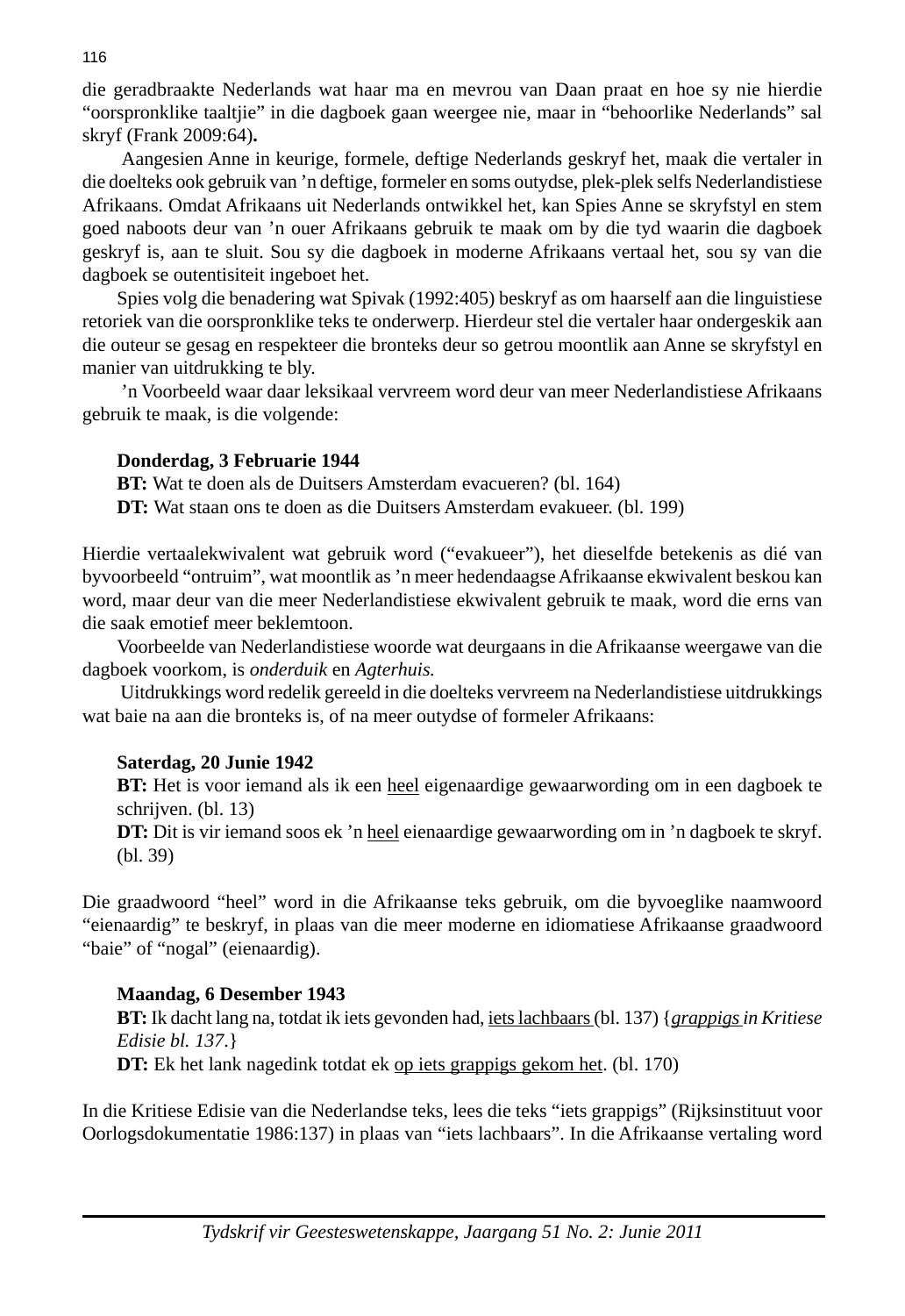hierdie uitdrukking as "iets grappigs", soos in die Kritiese Edisie, vertaal. 'n Meer gedomestikeerde Afrikaanse vertaling, sou "iets snaaks" wees.

## **Dinsdag, 7 Maart 1944**

**BT:** Was het een wonder dat iedereen graag met me meefietse of me een attentie bewees? (bl. 188)

**DT:** Was dit 'n wonder dat almal graag saam met my skool toe en terug fietsgery het of attensies aan my bewys het? (bl. 225)

Hierdie uitdrukking in die Afrikaanse teks is 'n baie outydse, Nederlandistiese uitrdrukking. 'n Meer idiomatiese uitdrukking sou wees "aandag aan my gegee het". Deur van die ouer Afrikaanse uitdrukking gebruik te maak, word die atmosfeer van die bronteks egter in die doelteks oorgedra.

Volgens Hugo (2008:13) gee Spies in haar vertaling doelbewus die Afrikaanse ekwivalent van die formele, keurige Nederlands waarin Anne skryf, weer. Hy sê as dit plek-plek nogal hoogdrawend klink, is dit omdat die vertaler getrou bly aan die styl van 'n taalvaardige tiener met literêre aspirasies. Daar is wel voorbeelde van uitdrukkings wat baie duidelik gedomestikeer is en in meer idiomatiese, moderne Afrikaans vertaal is. 'n Mens kan redeneer dat hierdie inkonsekwentheid wat vertaalbesluite betref, as negatief beskou kan word, maar aan die ander kant kon die vertaler moontlik juis van hierdie strategie gebruik gemaak het om uitdrukkings wat nie in hul Nederlandistiese vorm vir die doelteksleser sin sou maak nie, toeganklik te maak. In daardie opsig is die vertaler origens konsekwent ten opsigte van besluitneming. Voorbeelde hiervan is die volgende:

# **Donderdag, 1 Oktober 1942**

**BT:** De volwassenen lagen dubbel en wij hadden niet minder schik. (bl. 50)  **DT:** Die volwassenes het dubbel gevou van die lag en ons het nie minder pret gehad nie. (bl. 77)

Hier sou die vertaler "lagen dubbel" as "het dubbeld gelê" kon vertaal, wat baie Nederlandisties sou klink. Sy besluit eerder om hierdie uitdrukking as "dubbel gevou van die lag" te vertaal.

# **Vrydag, 26 Mei 1944**

**BT:** Maar ook daar huiveren we allen voor terug [...] (bl. 272)  **DT:** Maar ook daarvoor deins ons terug. (bl. 314)

Die vertaler vertaal nie "huiverend terug as "huiwer terug" nie, maar gebruik die meer idiomatiese uitdrukking "deins terug" wat meer verstaanbaar vir die doelteksleser is, alhoewel die doeltaalekwivalent steeds formeel is.

Sommige teksgedeeltes uit die Nederlandse<sup>5</sup> bronteks word in die doelteks behou wanneer dit 'n spesifieke kreatiewe stukkie skryfwerk is wat weergegee word, byvoorbeeld:

# **Vrydag, 14 April 1944**

 **DT:** Mijn werk, mijn hoop, mijn liefde, mijn moed, dat alles houdt mij rechtop en maak me goed! (bl. 275)

<sup>5</sup> Let wel Nederlandse woorde en sinne word nie in voetnote in die doelteks vertaal nie.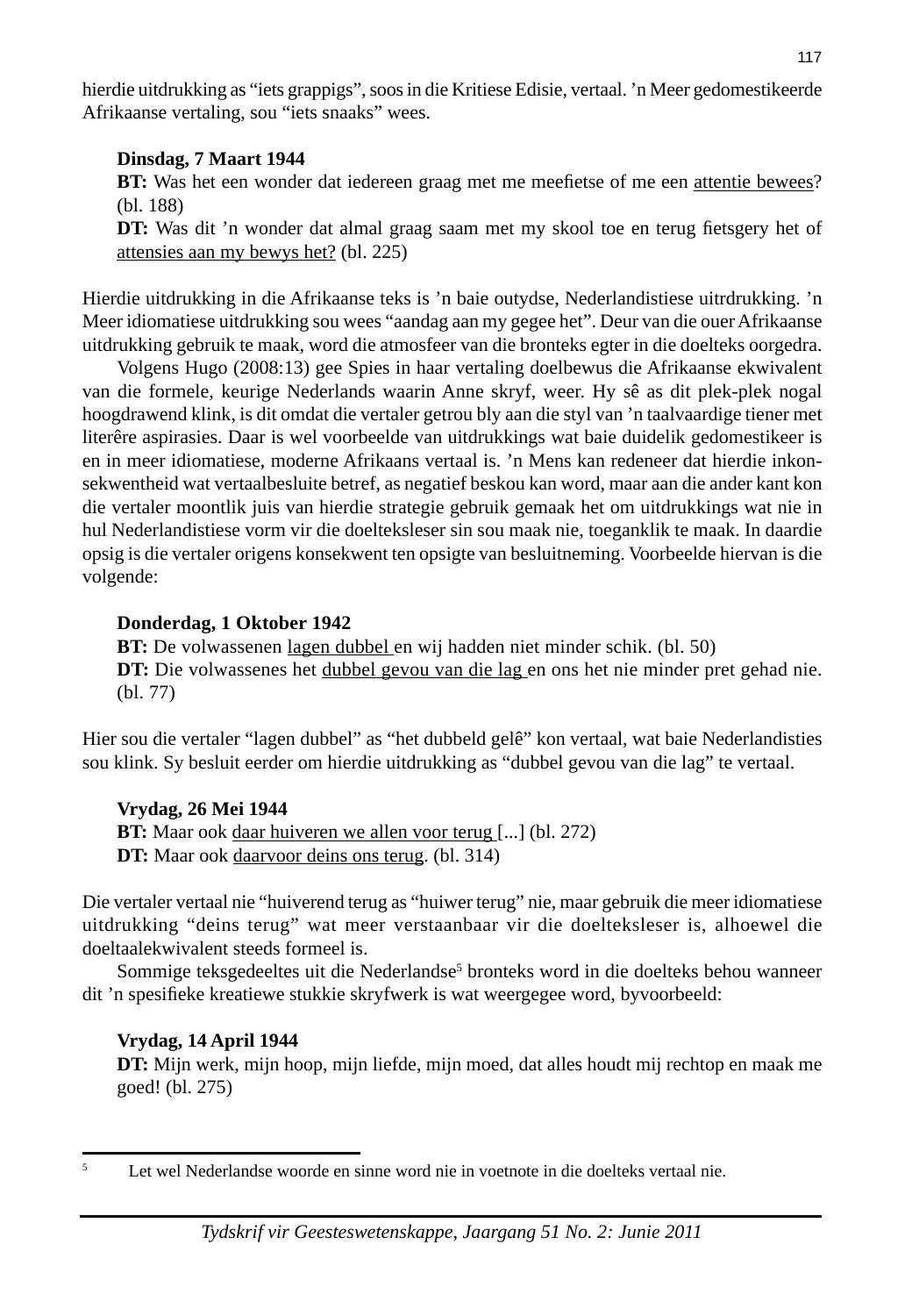'n Mens kan egter redeneer dat hierdie Nederlandse dele ook in Afrikaans vertaal behoort te word, maar die gebruik van Nederlandse teksgedeeltes dra wel tot 'n versterking van die vervreemdings effek by.

 Deur Anne se stem en skryfstyl na te boots, slaag die vertaler daarin om die atmosfeer van die bronteks in die doelteks oor te dra, asook om Anne se ware identiteit in die Afrikaanse vertaling van die dagboek te behou.

#### **DIE HANTERING VAN IDEOLOGIESE VERWYSINGS IN** *DIE AGTERHUIS*

Soos genoem, is daar dikwels deur middel van vertalings 'n wanbeeld van Anne Frank geskep. 'n Wanbeeld is ook van die Holocaust geskep deur veral die erg aangepaste Amerikaanse weergawe van Anne se dagboek, getiteld *The Diary of Anne Frank*. Dit is omdat daar in van die verwerkings van die dagboek sekere ideologiese aspekte uitgelaat is, of ideologies geneutraliseer of gemanipuleer is deur byvoorbeeld 'n versagte uitbeelding van die Holocaust.

 Lefevere (1992:59) gebruik die verskillende vertalings van die dagboek van Anne Frank as voorbeeld van die rol wat ideologie in vertaling speel en die impak wat dit op 'n vertaling kan hê. Soos genoem, voer hy aan dat verskillende (wan)voorstellings (images) van Anne Frank deur middel van verwerkings en vertalings gekonstrueer is. Volgens Lefevere (1992:64) is die mees ooglopende weglatings in byvoorbeeld die 1947-uitgawe waar Anne skryf oor die emansipasie van vrouens. Hierdie verwysings word wel in die Afrikaanse doelteks behou en vertaal, veral aangesien ons vandag in 'n minder patriargale samelewing woon as 60 jaar gelede. Sien die volgende inskrywing as voorbeeld wat uit die leesuitgawe in Afrikaans vertaal is, waar Anne se feministiese uitsprake wel behou word:

#### **Dinsdag, 13 Junie 1944**

 **DT:** Die een vraag wat my steeds meer besig hou en nie met rus laat nie, is waarom die vrou vroeër en ook nou nog dikwels 'n mindere plek inneem as die man. Almal kan sê dat dit onregverdig is, maar daarmee is ek nie tevrede nie; ek wil die rede weet vir dié groot onreg. [...] Dit was dom genoeg van al die vrouens dat hulle dit so lank sommer so stilweg aanvaar het, [...]. In baie lande het vroue gelyke regte gekry; baie mense, veral vroue, maar ook mans, sien nou in hoe verkeerd hierdie bedeling in die wêreld vir so 'n lang tyd was en moderne vroue wil die reg op volle onafhanklikheid hê! (bl. 324,325)

In Duitse vertalings is sekere uitlatings in die oorspronklike dagboek volgens Lefevere (1992:68) byvoorbeeld baie versag. 'n Voorbeeld hiervan is Anne se beskrywing van die Duitse beleid om gyselaars te skiet: "zet de Gestapo doodgewoon een stuk of 5 gijzelaars tegen de muur" (die Gestapo sit eenvoudig 5 gyselaars teen die muur) wat in Duits vertaal is as: "dann hat man einen Grund, eine Anzahl dieser Geiseln zu erschiessen" (dan het jy ['n mens] 'n rede om 'n aantal van hierdie gyselaars te skiet). Deur "man" in plaas van spesifiek "Gestapo" te gebruik, maak dit die beskrywing volgens Lefevere (1992:68) minder eksplisiet en skrikwekkend, en deur "erschiessen" te gebruik in plaas daarvan om die idee te skep van gyselaars wat eenvoudig teen 'n muur staan gemaak word, oor te dra, maak dit die daad volgens hom meer abstrak, en dus minder skokkend. Verder word die skrikwekkende daad in die Duitse vertaling regverdig deur die woorde "dann hat man einen Grund". Die onmenslikheid van hierdie daad, wat in die Nederlandse teks beklemtoon word, raak in die Duitse ideologies-geplooide, of gemanipuleerde, doelteks verlore.

 In sekere Duitse en Franse vertalings is daar ook geen poging aangewend om die mengsel van tale wat in die bronteks voorkom, in die doelteks weer te gee nie (Lefevere 1992:69). Hierdie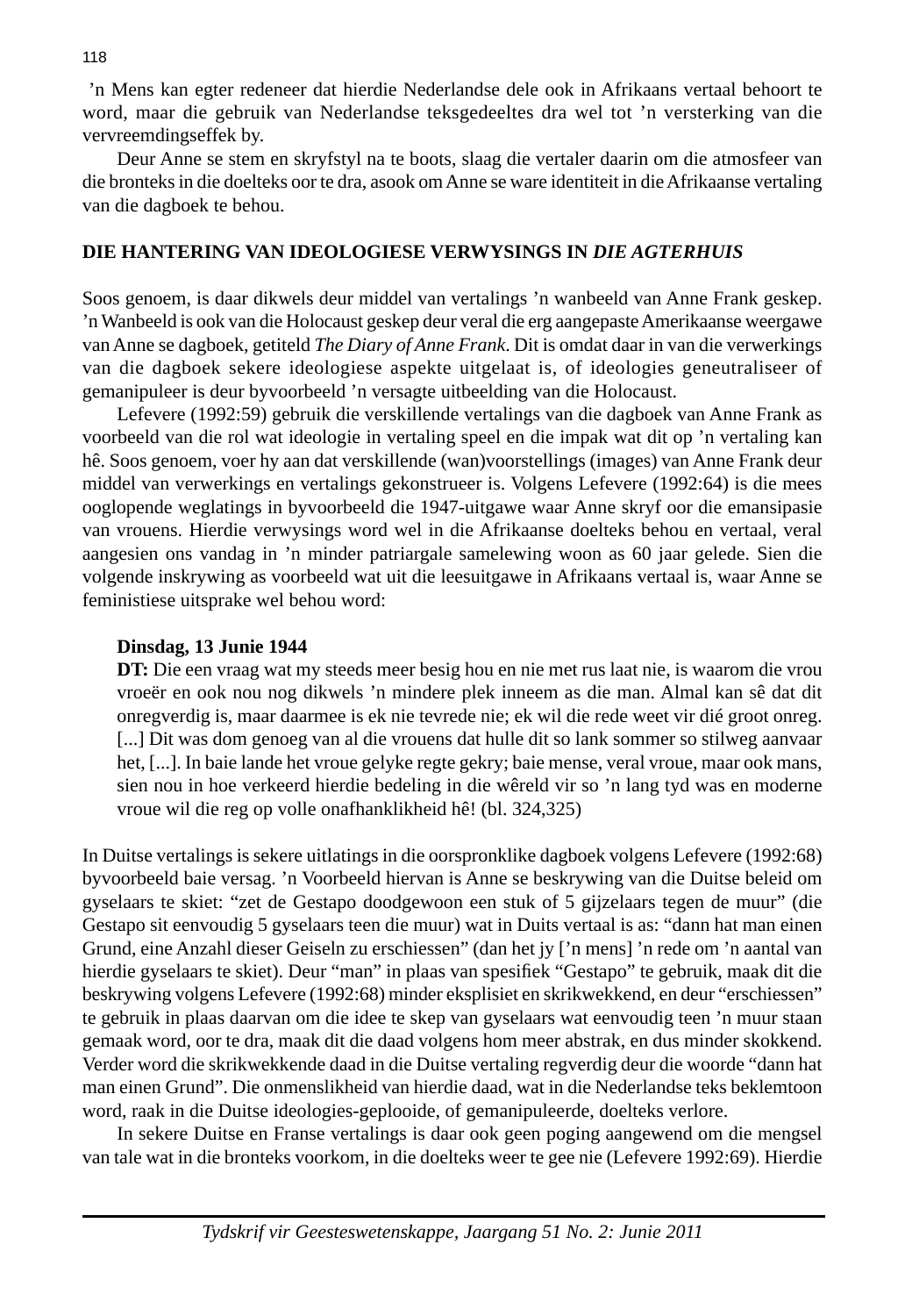ideologiese neutralisering is problematies, aangesien taal sterk ideologiese betekenis het, en veral binne die konteks van *Het Achterhuis* 'n groot rol speel. Die Franks was 'n Duitssprekende gesin, maar het om van die onderdrukking van die Nazi's te ontsnap, Nederland toe verhuis en, veral die kinders, Margot en Anne, het as't ware heeltemal vernederlands. Die gebruik van Duits is om die waarheid te sê nie in die Agterhuis toegelaat nie, behalwe vir die lees van klassieke werke. Die volgende voorbeeld is uit meneer Van Daan se "Agterhuis-onderduikreëls":

# **Dinsdag, 17 November 1942**

 **BT:** *Gebruik van taal:* [...] Toegestaan zijn alle cultuurtalen, dus geen Duits. [...] er mogen geen Duitse boeken gelezen worden, uitgezonderd wetenschappelijke en klassieke, alle overige zijn vrij. (bl. 66)

 **DT:** *Gebruik van taal:* [...] Alle kultuurtale word toegelaat, dus geen Duits nie. [...] Daar mag geen Duitse boeke gelees word nie; uitgesonderd wetenskaplike en klassieke werke. Alle ander boeke word toegelaat. (bl. 96)

In die Afrikaanse vertaling word die mengsel van Duits en Nederlands behou om te beklemtoon dat die onderduikers wel Duits was, maar doelbewus hoofsaaklik Nederlands (wat wel in Afrikaans vertaal word) gepraat het en hulle heeltemal losgemaak het van hulle Duitse kultuur, wat hulle met die Nazi-Duitsers se onderdrukking van die Jode geassosieer het.

 Alhoewel ideologiese verwysings in ander, veral Duitse, vertalings van *Het Achterhuis*  uitgelaat of geneutraliseer is, word alle ideologiese verwysings in *Die Agterhuis* behou en nie geneutraliseer nie. Spies (2009) beklemtoon dat sy juis al die ideologiese verwysings in die doelteks so getrou moontlik weergee om lojaal te bly aan die bronteksouteur, die bronteks en die ideologiese boodskap wat hierdie bronteks oordra. Dit is omdat ideologie 'n integrale deel van die dagboek vorm.

 Aangesien die dagboek teen die agtergrond van die Tweede Wêreldoorlog en die Holocaust afspeel, word terme soos *Führer*, *Wehrmacht* en *Gestapo* in Duits behou. Dit word nie in Afrikaans vertaal, of omskryf (byvoorbeeld "Duitse Polisiemag", vir *Gestapo*) nie. Hierdeur word die konteks van die Tweede Wêreldoorlog duideliker weergegee en die ideologiese konnotasies wat met hierdie woorde verband hou, word in die Afrikaanse vertaling oorgedra.

 Die vertaler gebruik ook die woord "onderduik" in plaas van "wegkruip" om "onderduik/en" te vertaal, aangesien wat die Jode tydens die Tweede Wêreldoorlog moes doen, meer as net blote skuiling behels het; hulle moes as't ware verdwyn. Die Nederlands Koenen Woordeboek (Koenen & Drewes 1976:917) verklaar "onderduiken" soos volg:

 onderduiken: (tijdens de Duitse besetting) op een verborgen plaats of elders onder een andere naam gaan leven om uit de hande der politie te blijven of zich aan bepaalde maatregelen v.d. bezetter te onttrekken; in het algemeen: zich (tijdelijk) verborgen houden, (tijdelijk) bepaalde relaties verbreken, zich schuilhouden [...].

Verwysings na die twee religieuse groepe wat by die Holocaust betrokke was, naamlik Christene en Jode, word ook telkens behou en, soos in die bronteks, as't ware beklemtoon. In Duitse vertalings van die dagboek word daar dikwels ideologies geneutraliseer, of gemanipuleer, deur byvoorbeeld verwysings na die oorlog, of na Joodsheid of die Christendom, uit te laat.

# **Woensdag, 24 Junie 1942**

**DT:** Ek wens ek hoef nie skool toe te gaan nie, my fiets is in die Paasvakansie gesteel en Moeder s'n het Vader by Christenmense in bewaring gegee. (bl. 45)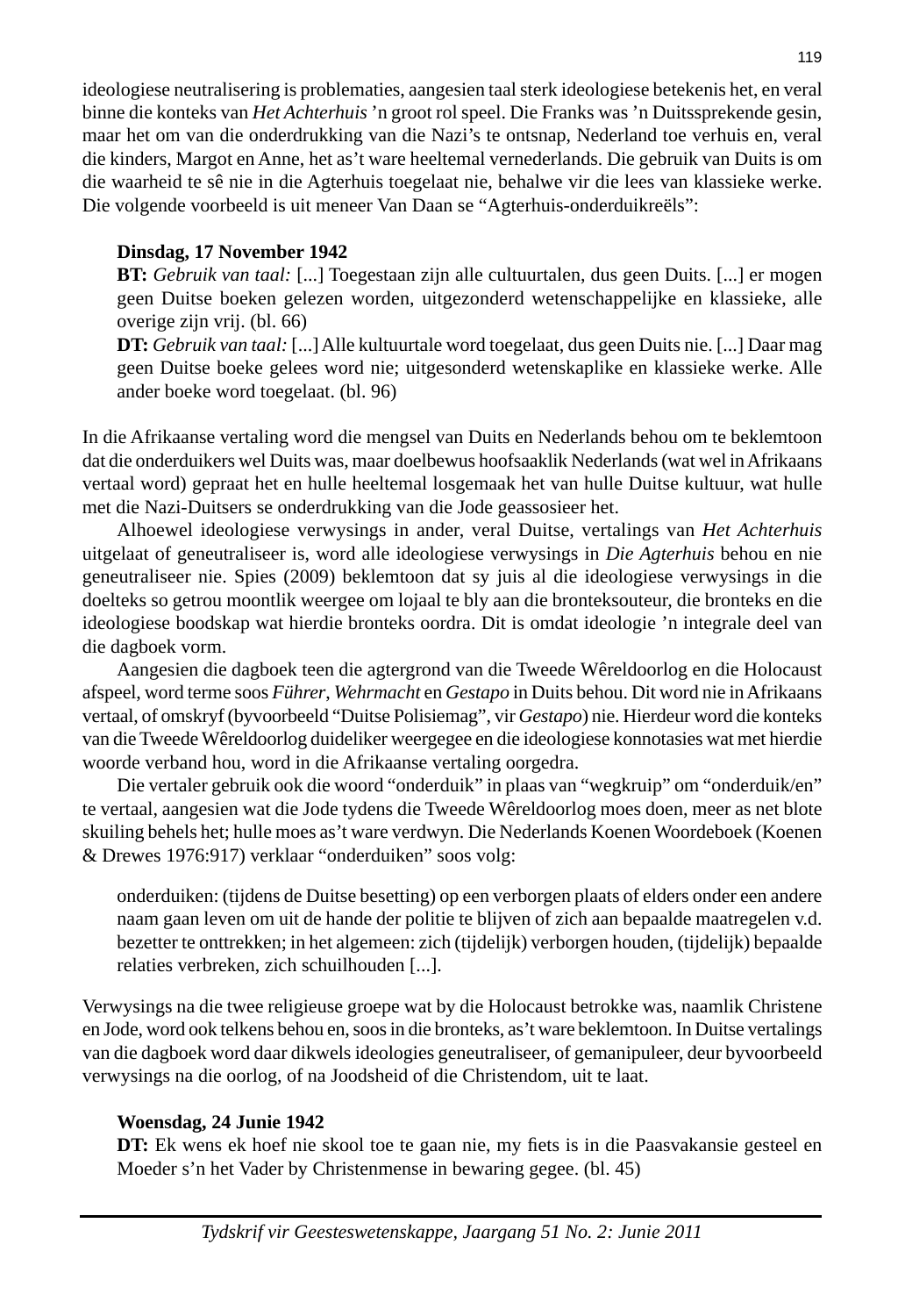In die Duitse vertaling word daar slegs na "mense" en nie na spesifiek "Christenmense" verwys nie.

 Die volgende inskrywing illustreer die vertaler se besluitneming ten opsigte van ideologiesgebonde aspekte:

# **Saterdag, 27 Maart 1943**

**BT:** Rauter, een of andere hoge mof, heeft een rede gehouden: 'Alle joden moeten tot 1 juli de Germaanse landen verlaten hebben. Vanaf 1 april tot 1 mei zal de provincie Utrecht gezuiverd worden (alsof het kakkerlakken zijn), van 1 mei tot 1 juni de provincies Noord-en Zuid-Holland.' (bl. 89)

 **DT:** Rauter, een of ander hoë Mof, het 'n toespraak gehou: "Alle Jode moet teen 1 Julie die Germaanse lande verlaat het. Vanaf 1 April tot 1 Mei sal die provinsie Utrecht gesuiwer word" (asof dit kakkerlakke is) "vanaf 1 Mei tot 1 Junie die provinsies Noord-en Suid-Holland." (bl. 120)

Mof is 'n Nederlandse skelwoord vir 'n Duitser (Sanders 2009). In Afrikaans is hierdie woord (en spesifiek met 'n hoofletter geskryf om dit van ander betekenisse van die woord "mof" in Afrikaans te onderskei) ook 'n "spot-of skimpnaam vir 'n Duitser, vroeër ook vir 'n Engelsman" (Odendal & Gouws 2009:728). Aangesien hierdie uitdrukking nie vandag meer algemeen bekend is nie, behoort die vertaler hier 'n voetnoot by te voeg om die term te verklaar sodat die doeltekslesers weet wat dit beteken. Dit is egter goed dat Spies hierdie woord nie neutraliseer na byvoorbeeld "Duitser" nie, sodat die ideologiese strekking agter die woord "Mof" ook in die doelteks behoue bly.

 In die bostaande vertaling kan 'n mens sien hoe die vertaler die doelteks duideliker maak vir die doelteksleser deur die deel wat Anne bygevoeg het *(asof dit kakkerlakke is)* tussen hakies, maar buite die aanhalingstekens te plaas om dit van die aangehaalde radiostem te onderskei.

 Om die ideologiese waarde van die volgende woorde te behou, en dit aan die doeltekslesers oor te dra, word die onderstreepte uitdrukkings hier onder met kulturele substitute vertaal wat die doelteksleser sal verstaan:

# **Sondag, 27 September 1942**

**BT:** We hadden het over dienstmeisjes, dat je die 'hulp in de huishouding' moet noemen en dat dit na de oorlog zeker geëist zal zijn. (bl. 43)

 **DT:** Ons het daaroor gepraat dat dit na die oorlog seker van ons vereis sal word om 'n bediende 'n "huishulp" te noem. (bl. 70)

Die doelteksleser verstaan die kulturele ekwivalente *bediende* en *huishulp* beter en die ideologiese strekking van hierdie passasie kom dus sterker oor in die vertaling as wat die vreemde leksikale items sou kon bewerkstellig.

 'n Belangrike ideologiese element tydens die Tweede Wêreldoorlog, was die radio. Anne gee dikwels in die dagboek weer wat sy oor die radio hoor. Hierdie verwysings na radio-uitsendings is ideologies van belang, aangesien die radio die enigste verbinding was wat die onderduikers met die buitewêreld gehad het (afgesien van die kontak met die mense wat vir hulle gesorg het, soos Miep) en waardeur hulle nuus oor die oorlog kon ontvang. Dit was in hierdie tyd onwettig vir Jode om radio's te besit en as gevolg van propagandistiese oorwegings mag Nederlanders nie na byvoorbeeld die Britse radiostasie (BBC) geluister het nie. Die onderduikers het saans na ses veral na die Nederlandse radiostasie (die Oranje-sender) en die BBC geluister om op hoogte van die nuus oor die oorlog te bly. Aangesien die Duitse uitsendings Nazi-propaganda uitgesaai het, het hulle nie daarna geluister nie: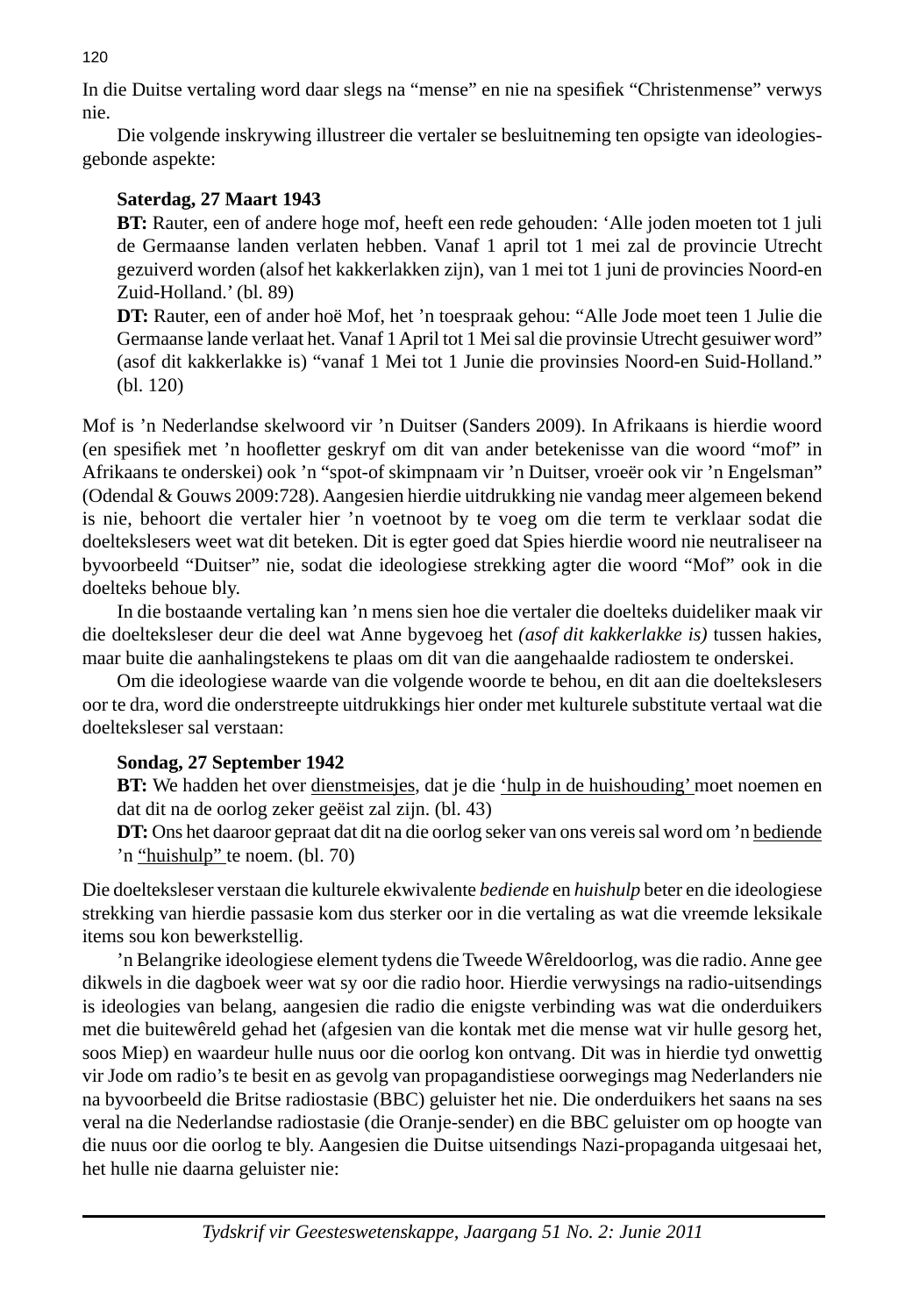## **Dinsdag, 17 November 1942**

 **DT:** [...] géén senders is verbode nie met dien verstande dat slegs by uitsondering na Duitse stasies geluister mag word, byvoorbeeld na klassieke musiek en dergelike. Dit is ten strengste verbode om na Duitse berigte te luister (ongeag van waar hulle uitgesaai word) en dit te versprei. (bl. 95)

Die radio het vir die onderduikers as 'n baken van hoop gedien:

# **Sondag, 11 Julie 1943**

**DT:** Dit is werklik waar dat as die berigte van buite al hoe slegter word, die radio met sy wonderstem help dat ons nie moed verloor nie en elke keer weer sê: "Kop op, hou goeie moed, daar kom ook weer ander tye!" (bl. 131)

Daar is verskillende maniere hoe die radiostem weergegee en vertaal word. Soms word wat oor die radio gesê word, slegs deur Anne gerapporteer en soms word die direkte woorde van die omroeper/spreker weergegee. Wanneer die uitsending in Nederlands is, en ook in die bronteks in Nederlands geskryf word, word dit in die doelteks in Afrikaans vertaal en wanneer die uitsending in Engels in die bronteks voorkom, word dit ook in die doelteks in Engels behou. Soms sal Anne in die bronteks 'n Engelse uitsending vertaal en aandui dat dit 'n vertaling is. Hierdie aanslag word ook in die Afrikaanse vertaling behou. Sien die volgende aanhaling as voorbeeld:

## **Dinsdag, 6 Junie 1944**

 **BT:** Engelse uitzending in het Engels om één uur (vertaal): 11 000 vliegtuien staan gereed en vliegen onophoudelijk af en aan om troepen neer te laten en achter de linies te bombarderen. (bl. 275)

**DT:** Engelse uitsending in Engels om eenuur (vertaal): 11 000 vliegtuie staan gereed en vlieg onophoudelik heen en weer om troepe neer te laat en agter die linies te bombardeer. (bl. 318)

# **GEVOLGTREKKING**

Kulturele en ideologiese oorwegings weeg altyd swaar in die vertaling van tekste wat oor 'n oorlogsituasie, en veral dié van die Tweede Wêreldoorlog met die gepaardgaande Holocaust, handel. Soos genoem, het die manipulasie van Anne Frank se dagboek in sekere vertalings wanvoorstellings van die teks en skrywer tot gevolg gehad. Op Book SA se webblad word opgemerk dat Spies se vertaling van *Het Achterhuis* "een van die volledigste Anne Frank-dagboeke [is] wat nog verskyn het". Dit is aangesien sy met die heel nuutste inligting oor die dagboek gewerk het, dit nie bloot vertaal het nie, maar ook deeglik nagevors het, en aangesien dele wat voorheen deur die Anne Frank-stigting gesensureer is, nou ook bygewerk kon word (Izak 2011).

 In die Afrikaanse vertaling van die dagboek van Anne Frank, *Het Achterhuis*, bly die vertaler baie naby aan die bronteks deur oorwegend van die vervreemdingstrategie gebruik te maak en alle ideologiese verwysings in die dagboek so getrou moontlik in die Afrikaanse doelteks weer te gee. Alhoewel daar baie getrou aan die bronteks gebly word, gebruik die vertaler keurige Afrikaans en maak deur middel van die doeltekstaal asook die funksionele gebruik van die parateks<sup>6</sup> die doelteks toeganklik vir die doelteksleser. Sodoende slaag Lina Spies daarin om die stem en

<sup>6</sup> Raadpleeg die outeur van hierdie artikel se artikel waarin die funksionaliteit van die parateks in *Die Agterhuis* ondersoek word: "Funksionaliteit van die parateks in Lina Spies se vertaling van Anne Frank se dagboek, *Het Achterhuis*, in Afrikaans" (Spies 2011).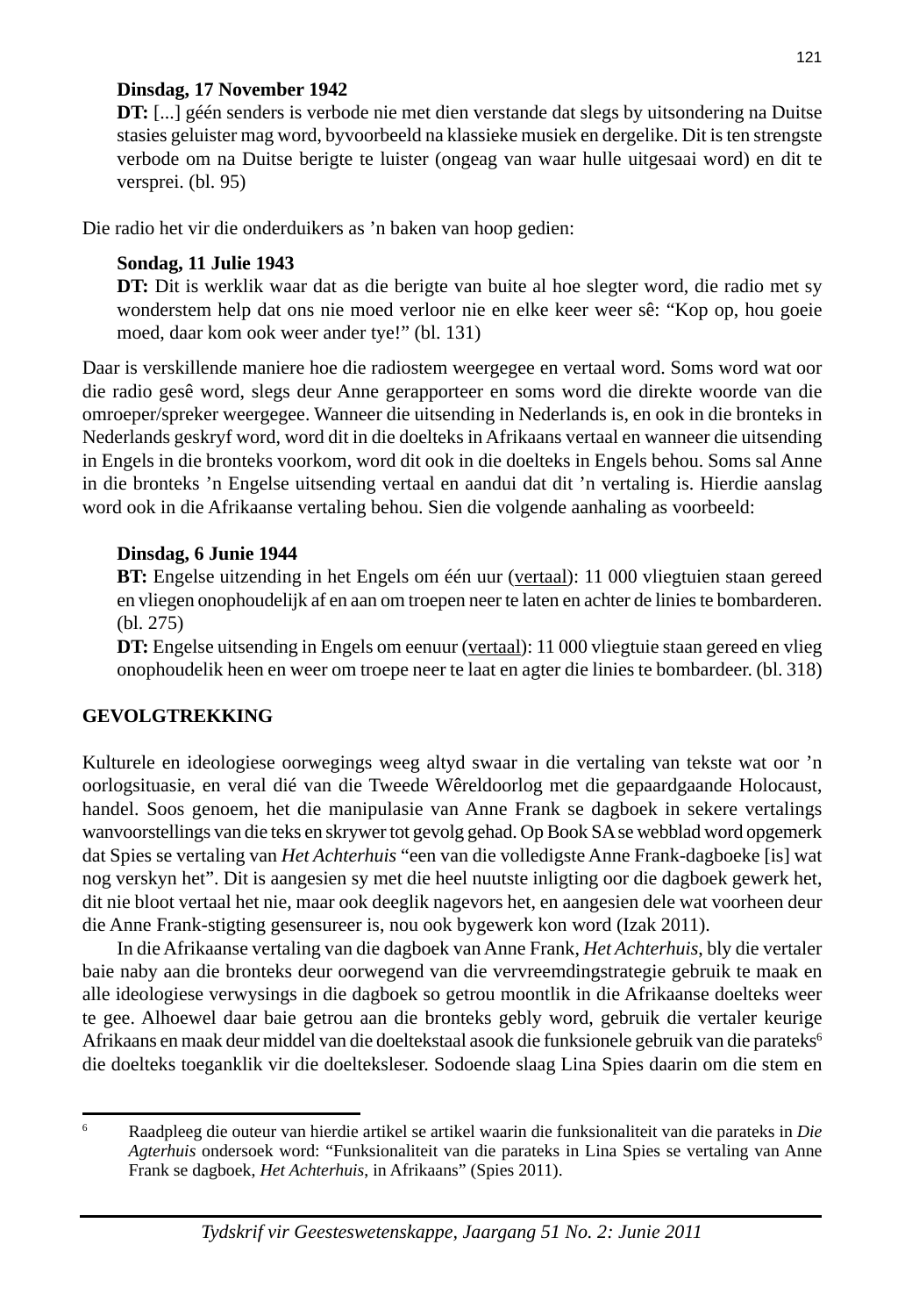styl van Anne Frank in Afrikaans weer te gee, getrou aan die inhoud en nuanses van die bronteks te bly en daarmee die outentisiteit van die bronteks*, Het Achterhuis*, in die Afrikaanse doelteks, *Die Agterhuis,* te behou.

#### **BIBLIOGRAFIE**

- Barnouw, D. 1998. *Anne Frank voor beginners en gevorderden.* Amsterdam: Rijksinstituut voor Oorlogsdocumentatie. Den Haag: SDU Uitgevers.
- Berman, A. 1985. Translation and the trials of the foreign. In Venuti, L (ed.). 2000. *The translation studies reader*. New York: Routledge, pp. 284–297.
- Brand, G. 2008a. Anne Frank se dagboek nie haar verhaal nie. Gesprek by *Die Burger* se boekklubete. Stellenbosch: Volkskombuis.
- Brand, G. 2008b. Spies loop pad met Anne Frank. *Die Burger*. 20 Augustus 2008, p. 12.
- Brisset, A. 1990. The search for a native language: translation and cultural identity. In: Venuti, L. (ed.). 2000. *The Translation Studies Reader*. New York: Routledge, pp. 343–375.
- De Vries, W. 2011. Akademie vereer skrywers. *Die Burger*. 26 Maart 2011. http://m.news24.com/dieburger/ Vermaak/Nuus/Akademie-vereer-skrywers-20110325 [13 April 2011].
- Dekker, R. 2002. Introduction. In: Dekker, R. (ed.). 2002. *Egodocuments and history*. Hilversum: Verloren, pp. 7–20.
- Flanzbaum, H. (ed.). Verloren, 1999. *The Americanization of the Holocaust*. Baltimore: The Johns Hopkins University Press.
- Frank, A. 2008a. *Die Agterhuis. Dagboekbriewe 12 Junie 1942 1 Augustus 1944. Uit die oorspronklike Nederlands vertaal en ingelei deur Lina Spies*. Pretoria: Protea.
- Frank, A. 2008b. *Het Achterhuis. Dagboekbrieven 12 Juni 1942 1 Augustus 1944. Samengesteld door Otto Frank en Mirjam Pressler*. Amsterdam: Uitgeverij Bert Bakker.
- Hugo, D. 2008. Dagboek van 'n onvoltooide lewe: Spies se vertaling hervestig aandag op feite van Frank. *Die Burger*. 23 Junie 2008, p. 13.
- Izak (blogger). 2011. Lina Spies wen Akademieprys vir Vertaalde Werk vir *Die Agterhuis*. In: *Protea Boekhuis @ Book SA: BOOK Southern Africa*, 28 Maart 2011, http://protea.book.co.za/blog/2011/03/28/linaspies-wen-akademieprys-vir-vertaalde-werk-vir-die-agterhuis/ [12 April 2011].
- Koenen, M.J. & Drewes, J.B. 1976. *Verklarend handwoordenboek der Nederlandse Taal*. Groningen: HD Tjeenk Willink.
- Lefevere, A. 1992. Translation: ideology on the construction of different Anne Franks. In: Lefevere, A. (ed.). 1992. *Translation, rewriting, and the manipulation of literary fame*. London: Routledge, pp. 59–72.
- Megrab, R.A. 1999. Ideological shifts in cross-culture translation. In: Boase-Beier, J. & Holman, M. 1999. *The Practices of literary translation constraints and creativity*. Surrey: St. Jerome, pp. 59–69.
- Munday, J. 2007. Translation and ideology: a textual approach. In: Cunico, S. & Munday, J. (eds). 2007. *The Translator: Translation and ideology: encounters and clashes*. 13(2):195–217.
- Odendal, F.F. & Gouws, R.H. 2009. *Handwoordeboek van die Afrikaanse taal*. Pinelands: Pearson Education South Africa.
- Rijksinstituut voor Oorlogsdocumentatie. 1986. *Die dagboeken van Anne Frank*. Amsterdam: Uitgeverij Bert Bakker.
- Sanders, E. 2009. Mof. In: *NRC Handelsblad*, http://www.nrc.nl/krant/article1613201.ece/Mof [17 Oktober 2009].
- Schneider, M. 2008. Anne Frank's diary is now also in Afrikaans. In: *Jewish report*. 27 Junie 4 Julie 2008, p. 3.
- Spies, C. 2011. Funksionaliteit van die parateks in Lina Spies se vertaling van Anne Frank se dagboek, *Het Achterhuis*, in Afrikaans. *LitNet Akademies*, 28 Februarie 2011,p.8 1: http://www.litnet.co.za/cgi-bin/ giga.cgi?cmd=cause\_dir\_news\_item&cause\_id=1270&news\_id=99466&cat\_id=284 [12 April 2011].
- Spies, L. 2007. Inleiding, die dagboek van Anne Frank. In: Frank, A. 2008. *Die Agterhuis*. Pretoria: Protea, pp. 7–26.